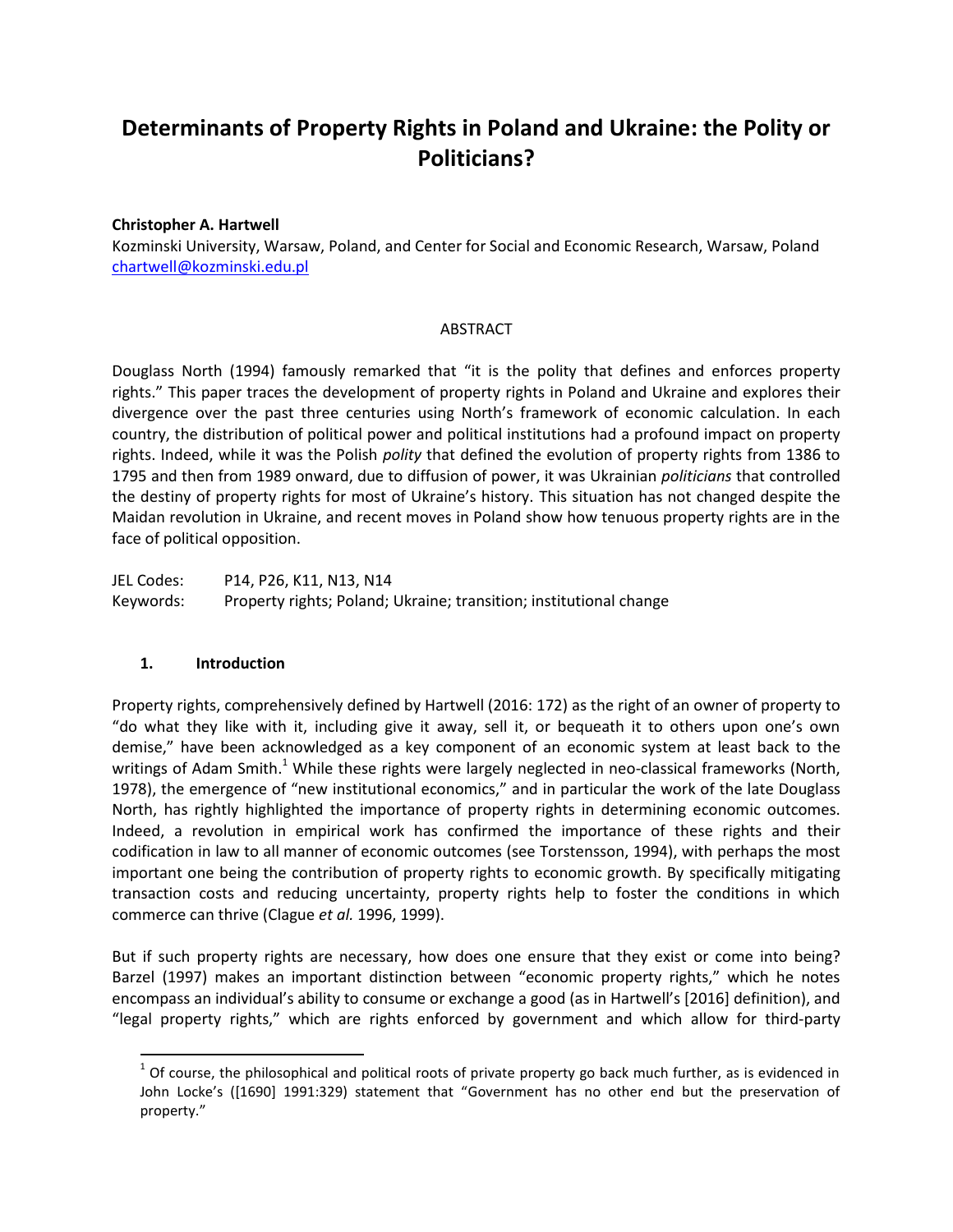adjudication and enforcement. This nomenclature has set the stage for much of the debate on the genesis of property rights, with Hodgson (2015a:683) noting that the bulk of the extant literature "concentrate[s] on possession, downplaying the issue of legitimate legal rights," with still others (Cole, 2015) arguing that legal rights and economic rights are not necessarily separate things and legal definitions are the best guide for actualization of property rights. However, regardless of the previous focus of researchers on this topic, more interesting (and perhaps the defining question of institutional change) is what lies in-between these two definitions: how do *economic* property rights over an asset become transformed into *legal* property rights, where enforcement is guaranteed and rights are shaped by the state and its institutions (Hülsmann, 2004)?

The answer to this question also has been debated for centuries, with Smith ([1763] 1896:401) himself remarking that "the state of property must always vary with the form of government." While there has been some consensus in the economics literature that political institutions have a huge role in the determination of the level of legal property rights (and even economic rights, as Hodgson [2015a] would argue), the extent of this interplay is still a matter of contention, as is the response of governments to external and internal incentives. Various schools of thought (Mijiyawa, 2013) have attributed legal property rights formation to historical accidents or the cultural values of a society, with rulers seeking to choose a level of property rights that reflects a country's culture. Other, more economically-minded approaches have attributed the level of property rights in a country to the profit maximization of rulers or, taken from a broader view, the relative costs and benefits of instituting property rights for all strata of society.

It is this last approach, of legal property rights determination as the result of a cost-benefit calculation, that underpinned much of the writing of Douglass North, who famously remarked that "it is the polity that defines and enforces property rights" (North, 1994:361). North's conception of property rights determination underwent a progression from his early work beholden to neoclassical ideas of relative price movements as the sole driver of institutional change (see North and Thomas, 1970), to, more important for our purposes, a theory of broad-based legal property rights as the result of societal compromise as mediated through the political system. This body of research (especially North's early, post-neoclassical work, such as North, 1971, 1978, and 1979, but most importantly his work post-1990) provided a measure for understanding the development of rights to ownership, disposal, and management in many societies as a function of political and societal calculation.<sup>2</sup> Indeed, if we are to understand property rights levels (and subsequent changes in those levels) as a result of relative preferences and abilities, such an approach could also help to understand the variation in property rights across countries and across time. This approach does not encompass all determinants of institutional change, as North in his later years famously downplayed the effect of social movements and revolutions in forcing major institutional reform (North *et al.,* 2013); however, his earlier writings do lay the solid foundation for understanding the *persistence* of institutions, if not necessarily the moments that force *radical changes.*

The purpose of this paper is to thus apply this economic framework of property rights determination in order to understand the development of property rights in two specific post-communist countries,

l

 $2$  To be fair, North (1971:123)) still relies on the neoclassical interpretation of relative price movements as driving property rights changes, although he shows some doubt by noting that "the response lags varied widely from country to country" in implementing property rights changes due to relative price changes. In some cases, such as Spain (which he notes), the lag is so long as to call into question if there is any relationship at all.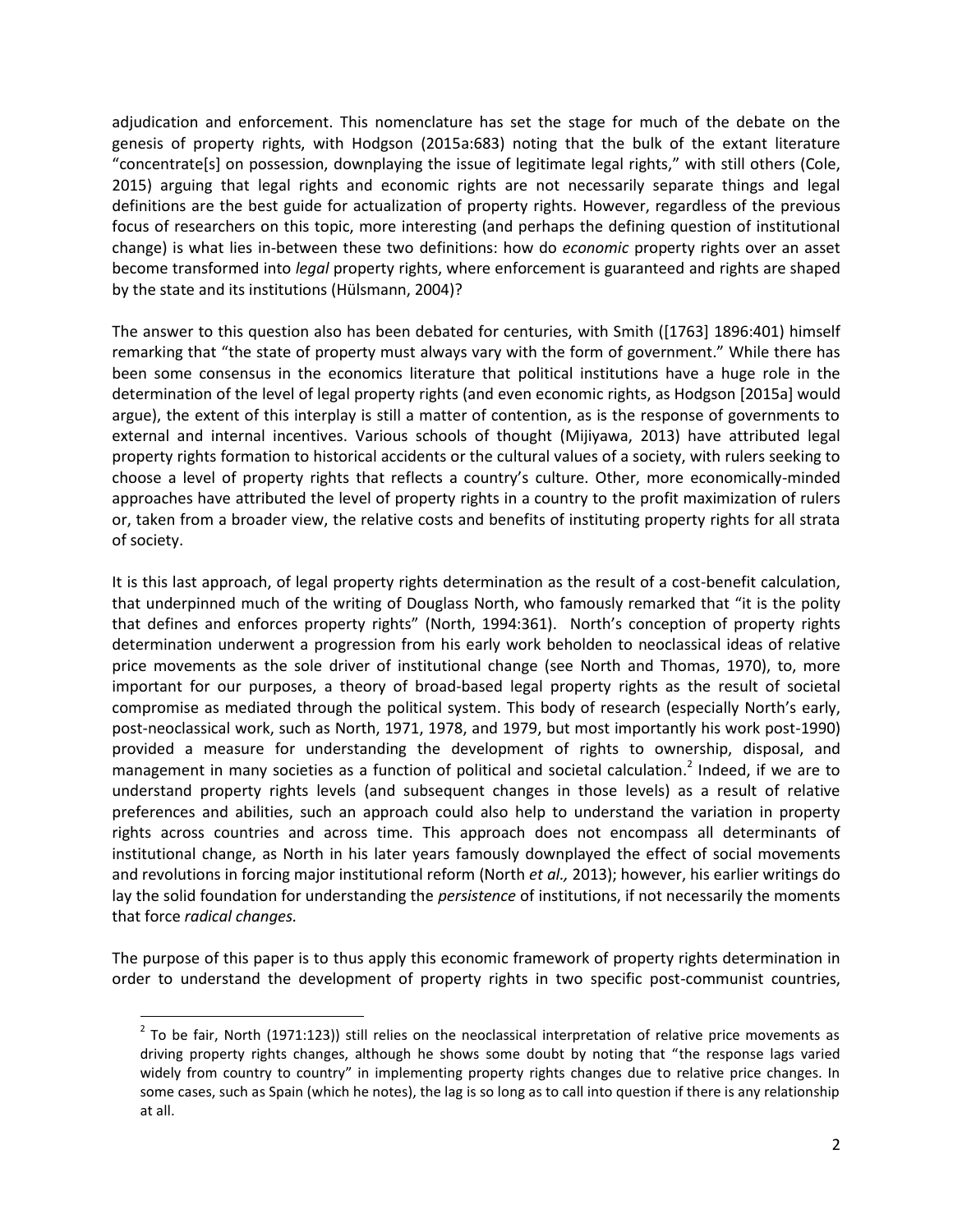Poland and Ukraine. Despite sharing a border and having been politically and economically intertwined over the past 650 years, and with incredibly similar initial conditions (Table 1), the two countries have seen a remarkable divergence in economic outcomes since the fall of communism in 1989 (in Poland) and end-1991 (in Ukraine). Poland is today touted as a transition success story, the only country in Europe to have grown during the global financial crisis, and a nation safely ensconced in supra-national institutions such as the EU and the OECD. While recent elections and policy moves by the Law and Justice government (PiS) have not been received favorably, it is hard to deny the distance that Poland has traversed since martial law and the end of communism. On the other hand, Ukraine is an economic basket-case, with latest official figures suggesting that the country's GDP contracted 9.9% in 2015 after a fall of 6.6% in 2014. Politically, Ukraine has gone through two revolutions (the "Orange Revolution" of 2005, which failed to reform the country institutionally, and the Maidan Revolution in 2014), and currently faces a low-level Russian invasion in its east and the loss of Crimea in the south. The economic differences could not be starker.

|                                                           | Poland  | <b>Ukraine</b> |
|-----------------------------------------------------------|---------|----------------|
| Transition year                                           | 1990    | 1992           |
| 1989 GDP per capita (PPP, constant 1989<br>US\$)          | \$5,150 | \$5,680        |
| Urbanization (% of population) in 1990                    | 62%     | 67%            |
| Average GDP growth, %, 1985-89                            | 2.8%    | 2.4%           |
| Exports, % of GDP 1990                                    | 26.2%   | 27.6%          |
| Private Sector as % of GDP, 1989                          | 30%     | 10%            |
| Share of Industry in total employment,<br>transition year | 28.6%   | 30.2%          |
| Infant mortality rate, 1989, per 1000 live<br>births      | 15.6    | 16.8           |

**Table 1 – Initial Conditions in Poland and Ukraine**

*Source*: Hartwell (in press), based on data from the EBRD Structural Indicators, World Bank WDI Database, and de Melo *et al* (2001).

Elsewhere, I have argued that the current economic divergence between these two countries can be traced fundamentally to their divergence in all institutions, not just in the transition period but tracing back hundreds of years through their respective histories (Hartwell, in press). While the transition period, and in particular the speed of implementation of policies, had a profound effect on the institutional transition, the *success* of the institutional change was conditioned on the foundation that had been set during the previous five centuries.

In this paper, I take a more nuanced approach specifically in regards to property rights and detail how the distribution of political power and the political institutions that arose in each country had a profound impact on property rights and their development, with remarkable continuity across centuries. Examining this process of property rights formation in Central and Eastern Europe on the basis of North's post-neoclassical writings, this paper concludes that North's post-1979 approach to property rights for the most part accurately explains the process of historical development in Poland and Ukraine. Indeed, while it was the Polish *polity* that defined the evolution of property rights from 1386 to 1795 and then again from 1989 onward, it was Ukrainian *politicians* that controlled the destiny of property rights for most of Ukraine's history. And whereas political institutions diffused the ability to alter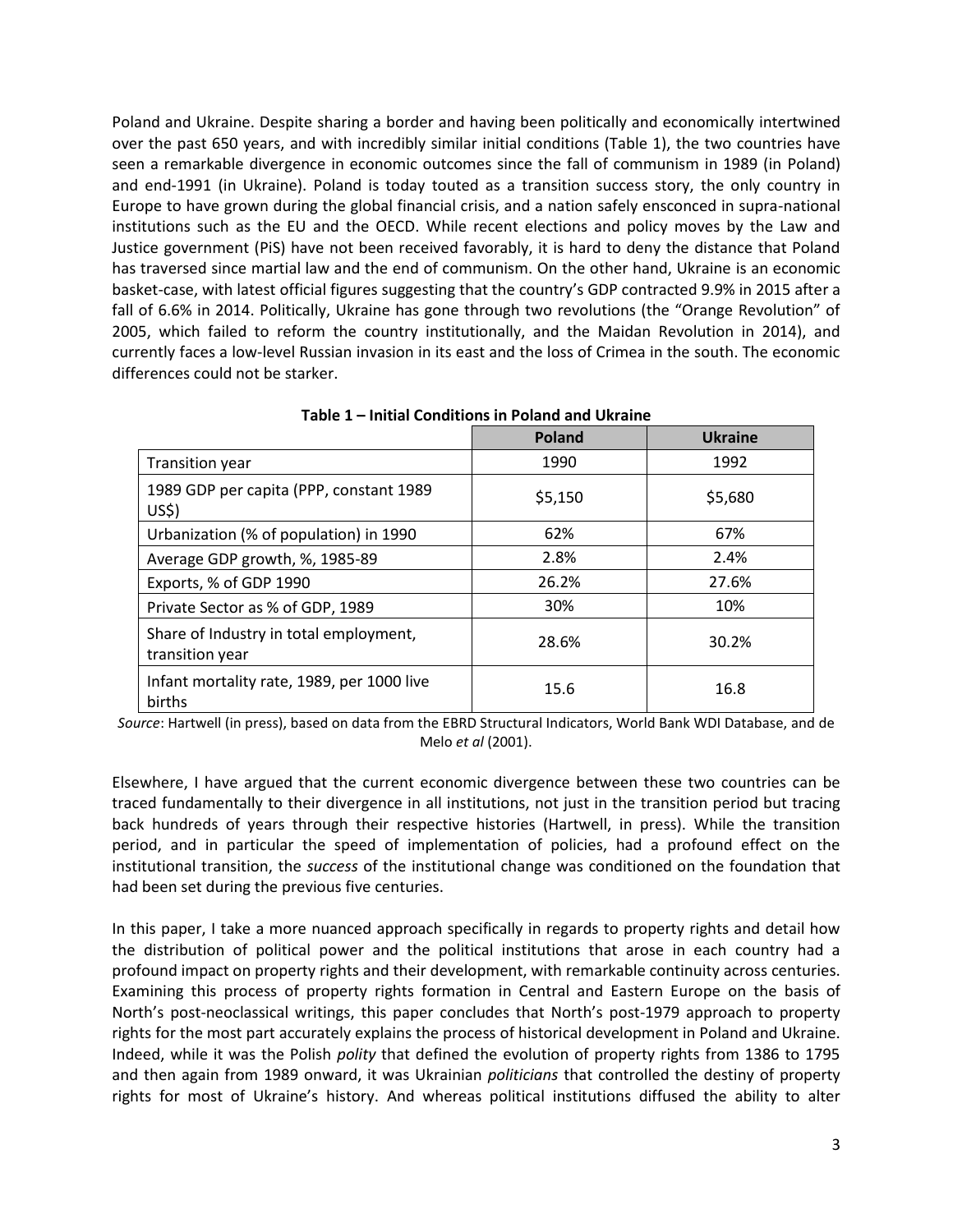property rights in Poland, the political elites of Ukraine have continually conspired to resist the extension of broad-based property rights as a way to protect their own interests.

# **2. North's Approach and the Genesis of Property Rights**

The large body of work in institutions, and in particular on property rights, that Douglass North left behind offers a coherent and structured framework for understanding *how* property rights come to be and *why* they persist. North's approach (along with Demsetz [1967] and Cheung [1969]) distinguished itself from other explanatory theories of property rights by focusing on the creation of property rights as a political response to economic problems, mainly society-wide transaction costs. Unlike the "historical approach," which treated property rights as the by-product of events in the distant past (Acemoglu *et al.,* 2001; Yoo and Steckel, 2010), or the cultural approach, which ascribed institutional variation to differences in the beliefs of political leaders about which institutions are good for society (Landes, 1999), North's economic approach, typified in his 1979 paper and his work from the late 1980s onward, was more closely related to the "political approach" school of thought (Sonin, 2003; Acemoglu *et al.,* 2005). The political approach asserted that property rights are chosen by the individuals who control political power to maximize their personal payoffs, rather than what is good for society.<sup>3</sup> However, the political approach somewhat ignored the influence of supporting or other institutions within a society, focusing solely on political institutions as the determinant of the level of property rights rather than the legal and other institutions necessary for rights (Hodgson, 2015a).<sup>4</sup> Moreover, as noted in North and Weingast (1989), if the political system is sufficiently open, the political system itself may be a restraint on property rights infringements, given that the party in power will not always be at the reins; thus, total maximization of personal payoffs would only be possible in a closed political system or a system where the costs of collective action in deposing the ruler were sufficiently high (Acemoglu, 2003), leaving little sense of how this approach would operate in a relatively open system where change is more frequent.

The contribution of Douglass North to this debate (which, as we can see, is ongoing) in many ways synthesized these previous approaches, but applied an economic lens to institutional creation, building on the political approach by recognizing the reality of transaction costs in institutional change (North, 1979; North, 1990a). In particular, the economic approach posits that property rights are created when the benefits of their creation exceed their costs, a theory first advanced by Demsetz (1967) but taken up in North (1971) and subsequently forming the gradually evolving basis of North's approach to property rights in general. Under this conception, the adoption of property rights is not necessarily limited to the thoughts of the sovereign or the calculations of the powers-that-be but results from repeated interactions between political and cultural institutions, societal calculations of long time-horizons, and iterative relative price movements of both factors of production and alternate institutional arrangements. Property rights at the informal level (economic rights) emerged from "voluntary organizations devising institutional arrangements to solve problems of impersonal exchange over time, first in a specific community but gradually evolving to support such exchange over both time and space," a process where the polity "played little or no role" (North 1993a:19). At the formal and legislative level, legal property rights protections represented both a scaling-up of these informal, economic rights and a

 $\overline{a}$ 

 $3$  This nomenclature of various approaches is taken from Mijiyawa (2013), further elaborated by Hartwell (2016).

<sup>4</sup> Blaming profit-maximizing politicians for a lack of property rights misses the institutional attributes which would allow these same politicians the ability to function as such.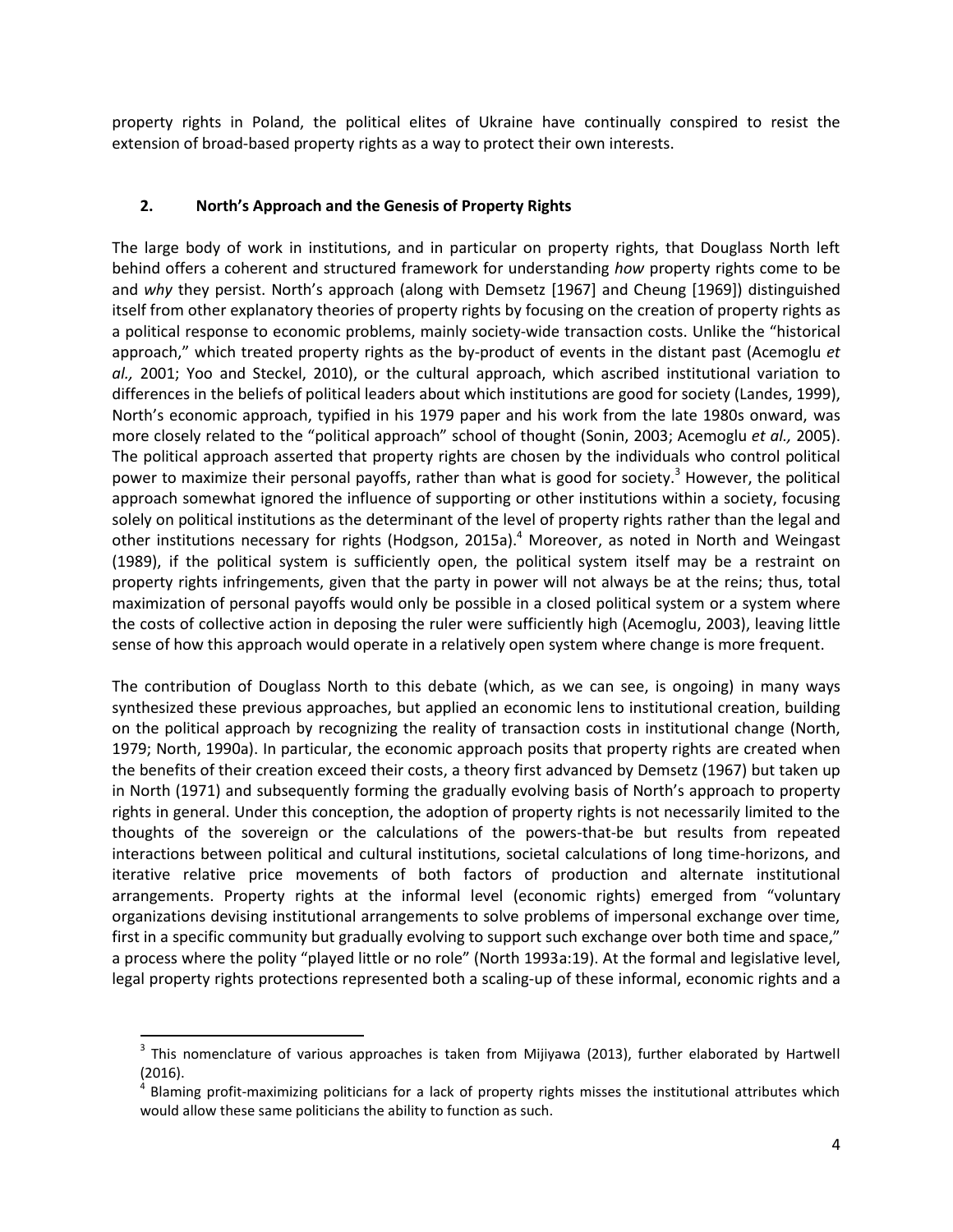cost-benefit calculation between the cost of reducing uncertainty and the benefits reaped by this reduction across all strata of society.

The classic derivation of the economic viewpoint comes from North's (1979) paper on the state, where he creates a model of the state as a discriminating monopolist that provides services to lessen transaction costs in an economy, while at the same time attempting to maximize revenue. Under this model, the service that is provided is that of a third-party enforcement mechanism to reduce transaction costs and ensure commitment amongst contracting parties, a goal which requires "an elaborate structure of law and its enforcement" (North, 1984a:259).<sup>5</sup> This structure can differ widely in its actual implementation but that has the same effect in guaranteeing property rights and somewhat restricting the leadership; Mantzavinos *et al.* (2004) note that the Moroccan *suq* has the ability to coordinate the knowledge of market participants, although at a higher level of transaction costs than other institutions in the West. Regardless of its form, this body of legislation is designed to provide a means to remove uncertainty in transactions, allowing for commerce and, as North (1979:252) notes, resulting in "the provision of a set of public (or semipublic) goods and services designed to lower the cost of specifying, negotiating, and enforcing contracts which underlie economic exchange." From society's viewpoint, the reduction of uncertainty results in increased commerce and higher utility, while from the ruler's viewpoint, the expansion of commerce creates a longer-term source of rents to extract via taxation.

However, while this appears to be a straightforward calculation in favor of ever-expanding property rights, the sovereign has other objectives to maximize, as too many property rights undercut his own power and can allow for the challenge of rivals. Thus, under this economic approach, there exists a constant and "persistent tension between the ownership structure which maximized the rents to the ruler (and his group) and an efficient system that reduced transaction costs and encouraged economic growth" (North, 1979:253). Such tension is not limited to the immediate present, but persists over time in an iterated game theoretic framework, as every period brings the temptation for the sovereign to defect and maximize his own rents at the expense of society. North asserts that this tension is precisely the reason why such rights are rare at the formal/legal level throughout history, as the ability to choose when to bestow property rights means that there is also an ability to deny those said rights if the calculation is not in favor of the rulers. For the most of human history, fear of loss of power is greater than promise of increased rents.

The challenge thus for economic growth becomes the need for credible commitment to bind sovereigns to reducing transaction costs and preserving property rights in the future as well as today while removing the incentive to restrict rights (North, 1993). In practice, that has meant limiting the power of the government from the side of the people, enmeshing impersonal rules regarding property in a framework that was (for the most part) unassailable by political whim (North, 1978). Unfortunately, getting the sovereign to this point is also not an easy task, as, much like Acemoglu's (2003) assertion regarding collective action, North (1984a:260) noted that "a change in constraints comes from a change

 $\overline{\phantom{a}}$ 

<sup>&</sup>lt;sup>5</sup> North's conception of property rights institutions are thus founded on transaction cost economics, where political institutions may assent to the granting of broad-based legal property rights only when there are benefits to mitigating transaction costs in society. It can be assumed that these benefits would also have to outweigh the transaction costs inherent in establishing such an institution, in order for property rights to be codified in law. Acemoglu (2003) correctly notes that North did not explicitly consider this second point, a "Political Coase Theorem," on why political institutions may have their own transaction costs. More is said on this point below.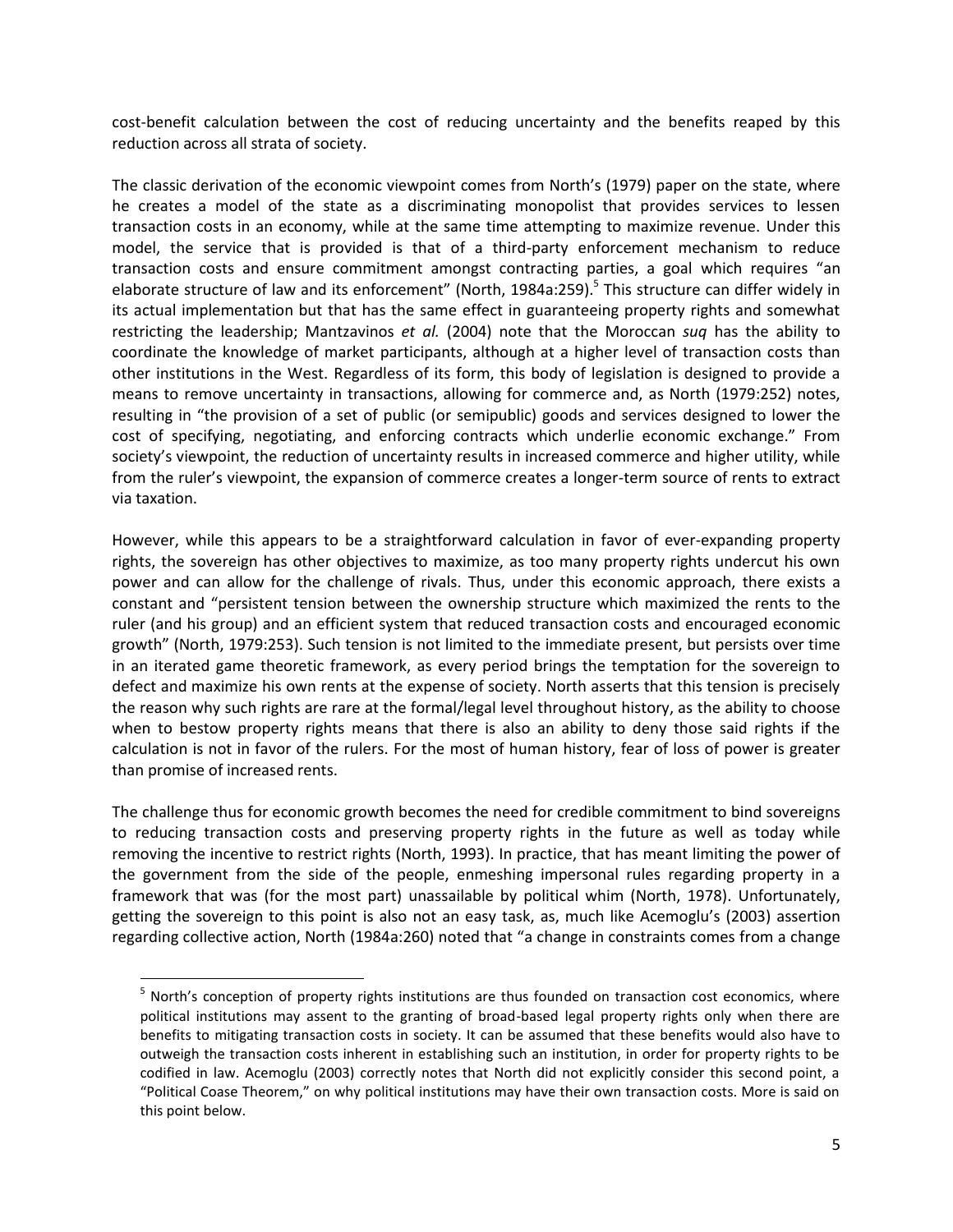in the relative bargaining power of rulers versus constituents (or rulers versus rulers), and, broadly speaking, changes arise because of major, persistent changes in relative prices."<sup>6</sup> These changes in relative prices could either be short-term, as in price levels, or could be a longer-term shift which, as North and Thomas (1970) described, would thus drive long-term institutional change as well. This is not to say that relative changes in factor prices are the only source of institutional change, as constraints and the cost of various institutional paths are determined by other attributes of a society; indeed, the example given in North and Thomas (1970) of feudalism merely shows that changes in relative factor prices may contribute to eradication of institutions which are based *solely* on relative price relationships (i.e. labor versus land). Also, as noted by Stanfield (1995), relative prices are also endogenous to political institutions, as power structures can influence utilization of resources and even technological choices (accepting, of course, that these power structures also have their own transaction costs in action).

Instead, what is more important to take from this conception of institutional change is that countries and their institutions may see small shifts in relative bargaining power which can occur over time. These shifts in the relative price of different institutional paths (rather than just factors of production) can come about from accrual of economic power, gridlock or change in political institutions, or exogenous forces (e.g. invasion and occupation). The cumulative effect of these shifts can be enough to alter the calculation of rulers, creating a change in the relative prices of different institutional paths, which would thus filter through to the political system.

In fact, these constraints and shifts in power may then result in a new set of "rules of the game," leading to the creation of a constitution which lays out self-enforcing mechanisms that incentivize all parties to adhere to the system (North and Weingast [1989] use the example of the Glorious Revolution of 1688, although Hodgson [2015b] disagrees on the timing of the actual mechanisms to alter property rights). In this manner, changes in the relative price of different institutions are captured in the political system, while still protecting the appropriate distribution of benefits that will keep the institutional innovation intact (North and Thomas, 1970). And through the fashioning of appropriate political institutions in the constitutional process, a country may avoid a situation where "conflicting groups (propertied or property-less), given access to political restructuring of property rights… redistribute wealth and income at the expense of others and at the expense of the viability of the system" (North, 1978:967).

Of course, this procedure puts enormous pressure on "getting the fundamentals" of the constitution right, and is no guarantee against future erosion or backsliding, especially if relative prices of the factors of production or of alternative institutional paths once again change; North (1978:971) notes that "forms of market competition can only survive under the highly restrictive assumption that the costs of using the political system to alter the market structure are prohibitive." In fact, it has been pointed out by Vahabi (2011:247) that "an efficient predatory state is theoretically conceivable, but the problem is that *it does not necessarily predate when the predation is efficient.*" Put another way, while a "political Coase theorem" as advocated by Cheung (1970) or North (1990a) may assume rationality in political decision-making, there is scarce evidence that political markets are efficient or even rational (especially given rent-seeking behavior by political participants, as noted in North, 1984b). In fact, as Vahabi (2011) rightly notes, the costs of using coercive power for a government are entirely separate from transaction costs in a voluntary exchange, and thus they may alter the calculus of a sovereign in deciding to protect

 $\overline{a}$ 

 $^6$  Even at this late date (1984), and even after acknowledging the allocative efficiency argument of institutional change and the "limits of neoclassical theory" in his 1979 paper, North was still somewhat clinging to his neoclassical past. As we have seen above and will see below, however, this neoclassical underpinning was severely vitiated by the late 1970s and had disappeared entirely by his work in the late 1980s.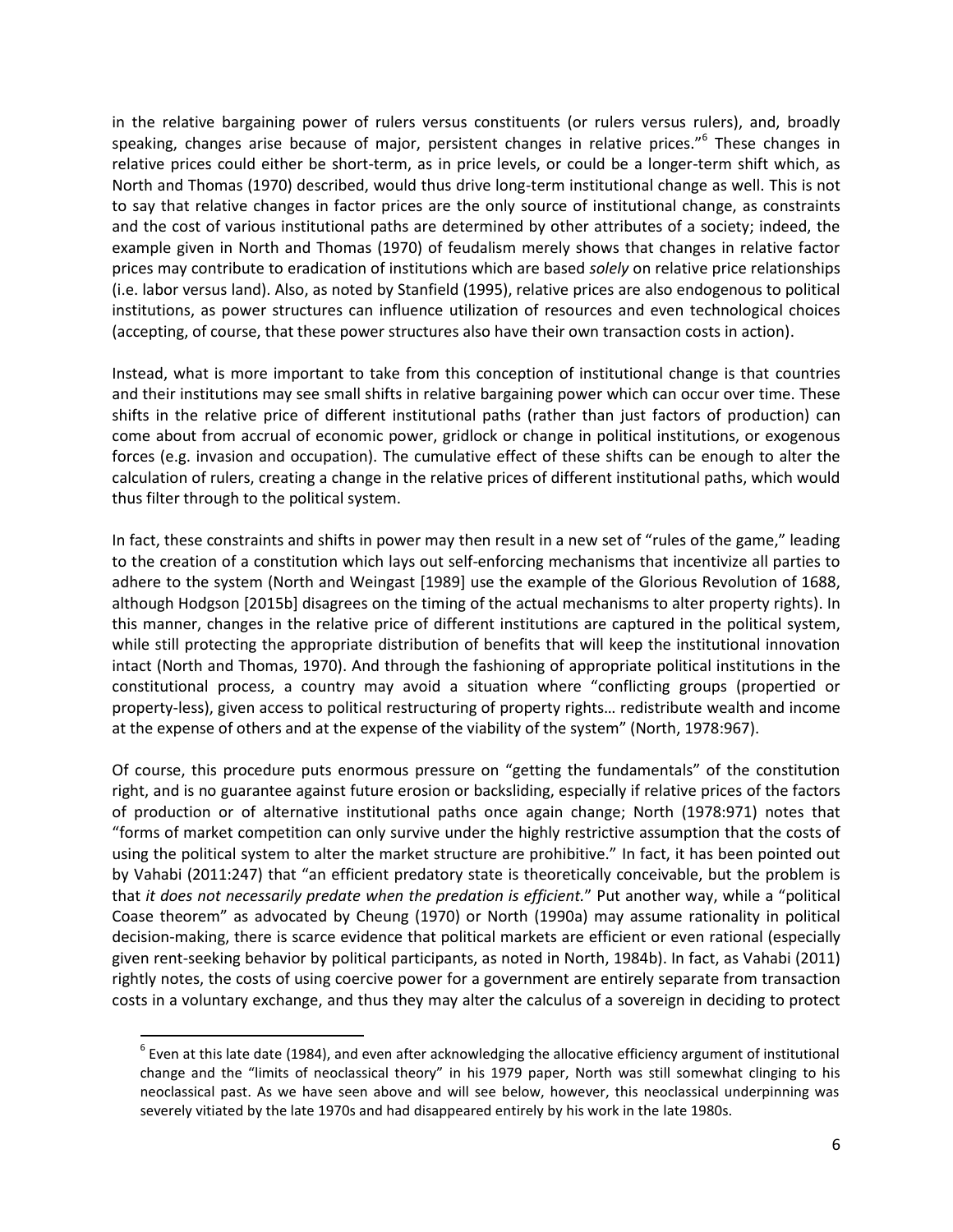or discard property rights in a different manner than garden variety transaction costs of the market. Rent-seeking activities within the government may also play into this calculus, as the sovereign may have to balance the various factions within a government (often mollified with economic rents). Removing these rents via broader-based property rights may be a political cost that outweighs the reduction of uncertainty that such a creation of rights would bring.<sup>7</sup>

However, these points do not invalidate the basic tenets of North's (1981 and 1990a) theory, in that he assumes that calculation of costs to institutional change by political actors may drive the persistence of inefficient institutions; these costs would presumably include both the costs of coercion and that of transaction, as noted above. Political markets need not be efficient in order to explain the genesis of property rights (the size of political transaction costs just alters the exact point at which benefits outweigh costs, not the actual calculation mechanism), and indeed North (1990b) notes that it is "gridlock" (i.e. political stasis) that may produce change. North *et al.* (2009) also call attention to the possible existence of an equilibrium of politically active interests, which could work to limit transaction costs of institutional change due to the dispersion of political power across interests. Seen in this light, the basic concept of a shifting balance between benefits and costs to reducing uncertainty remains correct, even if the actual calculation of these costs is open to some debate.

Another key issue underpinning the assumed impartiality of the political system is directly related to the administration of the rules of the game, encompassed in the transaction costs of bureaucracy and especially the costs incurred in ensuring that property rights are protected. While private adjudication services could operate at a large scale and on a voluntary basis (see the *Law Merchant* detailed in Milgrom *et al.,* 1990), supplanting these locally-based rules with universal formal law meant that new formal institutions needed to be built to perform the same contracting function. Put another way, ensuring that a body of laws representing the rules of the game actually decreased transaction costs required supporting institutions such as an independent judiciary to enforce the rules. This additional layer of complexity has also stymied the development of property rights. In fact, the saga of developing countries in the 20<sup>th</sup> century and into the 21<sup>st</sup> has been related to this precise point, as legislation that may have been well-intentioned (or even supported by foreign donors such as the World Bank or USAID) was lost in translation on the way to administration. Bureaucracy may follow its own internal incentives or even be utilized politically as a way to circumvent legislation, and a dependent judiciary may continue to rule in favor of the sovereign even when the law and the facts are against him. Even when malevolent ends are not present, the lack of capacity may mean that access to property rights is only attainable for an elite, keeping exchange at a *de facto* level personal (North *et al.* 2013). Such a scenario will vitiate property rights even in the presence of a well-fashioned constitution and favorable relative prices.

Finally, this conception of property rights formation and evolution, even where credible commitment can be fashioned, is still no guarantee that a high level of property rights protection will exist. In his later work (North, 1993b; North *et al.,* 2009), North takes care to remind us that revolutionary change is generally never as drastic as its rhetoric would imply, as he believed that informal constraints would act as a binding agent on revolutionary changes, resulting in an equilibrium that was more in line with cultural tenets of a country rather than any new revolutionary institutional order (North, 1993b).<sup>8</sup>

l

 $^7$  Thanks to an anonymous referee for bringing my attention to the need to account for rent-seeking activities.  $8$  This assertion led North to some predictions that, with hindsight, are demonstrably false, especially regarding the desirability of institutional transfer from Western to Eastern Europe as part of the transition process (North, 1994). However, his framework also did not deny revolutionary change, it merely downplayed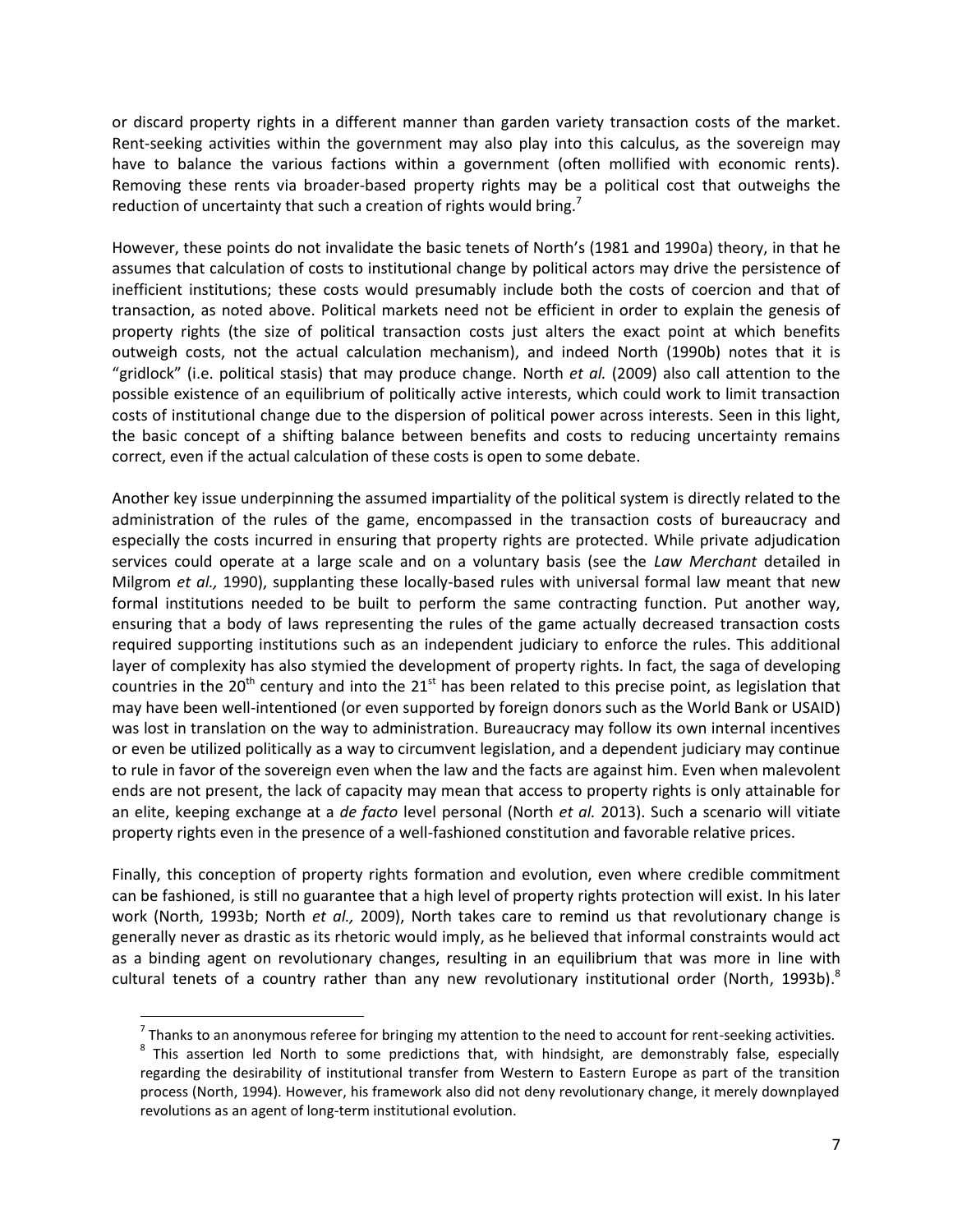Revolutions, North asserted, only ever endeavored to change formal institutions, but the reality of informality (i.e. economic rights) made bargaining positions still more important than social conflict or revolutions. But what happens if cultural constraints, North's informal institutions, are against property rights in the first instance? Such a reality may mean that revolutionary change *in favor* of broad-based property rights may fail without the cultural underpinnings necessary for property rights to survive; this state of affairs would also let the sovereign off the hook, with informal rights remaining small-scale and larger-scale rights avoided. As North (1993a:23) mentioned, "it takes much longer to evolve norms of behavior than it does to create formal rules and for those economies without a heritage of such norms the reconstruction process is necessarily going to be long and the outcome very uncertain." Expanding on this point, North (2000:50) correctly pointed out that "rulers can seldom afford efficient property rights, since such rights can offend many of their constituents and hence jeopardize the security of others' rights." In this scenario, his (1994) assertion that the polity defines and enforces property rights can be taken as literal truth, with the polity restricting the growth of broad-based property rights and offering the sovereign an easy calculation about the extension of said rights. Following on this reality, any constitution that may emerge as defining the rules of the game will also create caveats to effective exercise of property rights, loopholes that are then filled by secondary legislation to tighten the noose on such rights even further (also involving the bureaucracy, as just noted). In this situation, where even the polity is not knowledgeable about the benefits conferred by property rights, there is no incentive for the sovereign to educate them.

In short, even the economic approach as typified in the early writings of Douglass North shows the difficulties in establishing property rights (and, by extension, seeing sustained economic growth). Indeed, given all of the contingencies and obstacles, it is a wonder that rights exist at all, and yet, they do exist in many countries in a form that engenders economic growth.<sup>9</sup> North and Weingast (1989:804) detail the changes in England after the Glorious Revolution and how supporting political institutions were able to exert control over "the exercise of arbitrary and confiscatory power by the Crown;" in their retelling of the Revolution, they point to the creation of "an explicit set of multiple veto points along with the primacy of the common law courts over economic affairs" (North and Weingast, 1989:829), allowing for a diffusion of power in the matter of property rights. North (1978) also makes this point in the context of the early American Republic, with particular reference to Madisonian democracy and the diffusion of economic policy via checks and balances. This dispersal of political power in turn helped to fuel economic growth in the immediate aftermath of the Revolution in England and in the early 19<sup>th</sup> century in the United States.

Thus, a key lesson learned from North's writings, as well as subsequent research, is that diffusion of all political power, dispersed rather than necessarily constrained at a central source, made it much easier for the threat of expropriation to subside and overall contracting costs to decline.<sup>10</sup> To return to Vahabi's (2011) point above, diffuse power also substantially increased the costs to coercive action, meaning a shift in the calculus for the sovereign against expending resources to maintain the status quo (Vira 1997). As noted above and in North and Weingast (1989), the prospect of competition within the political marketplace may also help to act as a diffuser of power while simultaneously forcing political institutions to adapt in order to survive (North, 1993a). While a constitution may provide the ground rules for the diffusion of power, technological change, exogenous forces, and results of previous policies

 $\overline{a}$ 

 $^9$  As I have mentioned in other contexts, statistically speaking, nothing in the universe should ever occur, yet it does.

 $10$  For a different statement of this problem, focused beyond the state-private sector paradigm, see Markus (2015).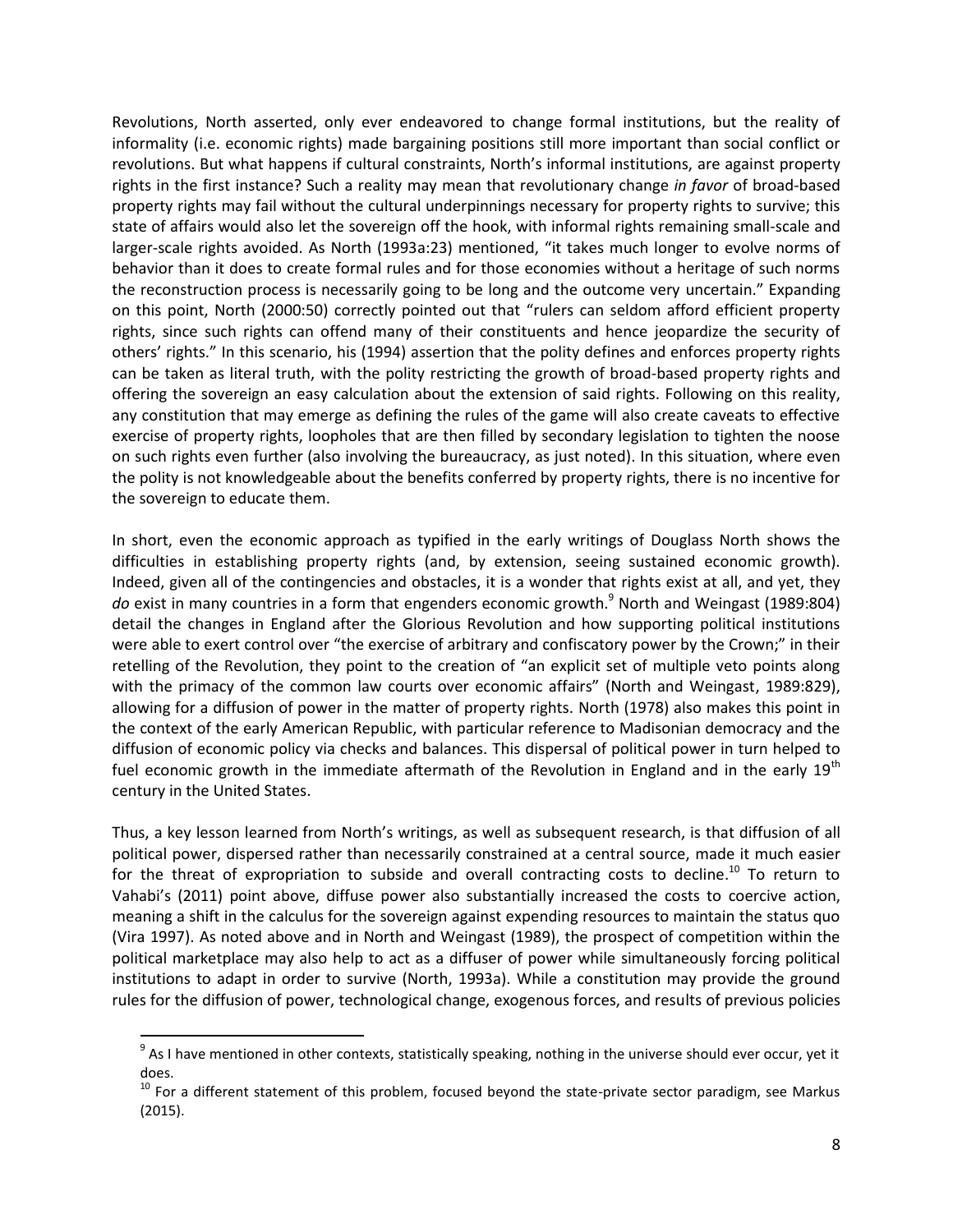can all combine to actually change the bargaining power of parties to the political system. This in turn may help a country transition from a "limited access order," where political elites resolve societal conflict via tight control and distribution of economic rents, to an "open access" one, substantially removing the power to fundamentally transform property rights from government and vesting it back within society via open access and competition (North *et al.,* 2009; North *et al.,* 2013). The story of England in the  $17<sup>th</sup>$  century and the American republic in the  $19<sup>th</sup>$  century follows this pattern, as does more recent success stories such as Singapore, Estonia, or Taiwan, where political institutions also evolved to cede power to the economic sphere.

### **3. Poland and Ukraine: Diverging Rights to Property**

 $\overline{\phantom{a}}$ 

This overview of the economic approach to property rights brings us to a fascinating test case for North's theories of institutional change, namely the tale of Poland and Ukraine. Sharing a border, a similar language (mutually intelligible if spoken slowly), a long history of overlapping experiences and institutions, and even substantially the same political institutional make-up post-1989, the two countries have emphatically *not* shared the same experience of property rights. Indeed, from the end of transition through 2014, there has been a marked divergence in their levels of and approach to property rights, as shown in Figures 1 and 2. These figures utilize two separate quantitative indicators for property rights common in the literature, one objective and one subjective. $^{11}$  Figure 1 expresses property rights as "contract-intensive money," the proportion of money held outside the formal banking sector, as detailed in Clague *et al.* (1999) and utilized in a transition context in Hartwell (2013).<sup>12</sup> As can be seen, Poland's level of property rights has been consistently higher than Ukraine's, as well as consistently level since EU accession. Figure 2 uses another commonly-utilized measure for property rights, the International Country Risk Guide (ICRG) measure of "investor protection," to show the same tale. The ICRG index encapsulates risk of expropriation and is calculated on a scale from zero to 12, with higher numbers representing greater property rights. $13$  Under this additional metric, Poland also has continually scored well above Ukraine, if not as consistently high as the property rights expressed under contract-intensive money.

# **Figure 1 – Property Rights in Poland and Ukraine, Contract-intensive Money**

 $11$  This paper is not the venue to tackle the question of the quantitative measurement of property rights and the shortcomings of each approach. For this reason, two separate measures are shown.

<sup>&</sup>lt;sup>12</sup> Contract-intensive money proxies property rights as  $\frac{M2-C}{M2}$ , where C is the amount of money outside the formal banking sector. The theory, shared by Clague *et al.* (1999) is that secure property rights should lead to more money held in formal financial institutions. It can be thought of as an indicator for "realized property rights," in that it details human behavior.

 $13$  The main variable of interest capture here is contract enforcement, an objective indicator rated by ICRG's experts based on the legislative protection of contracts and property rights in a country.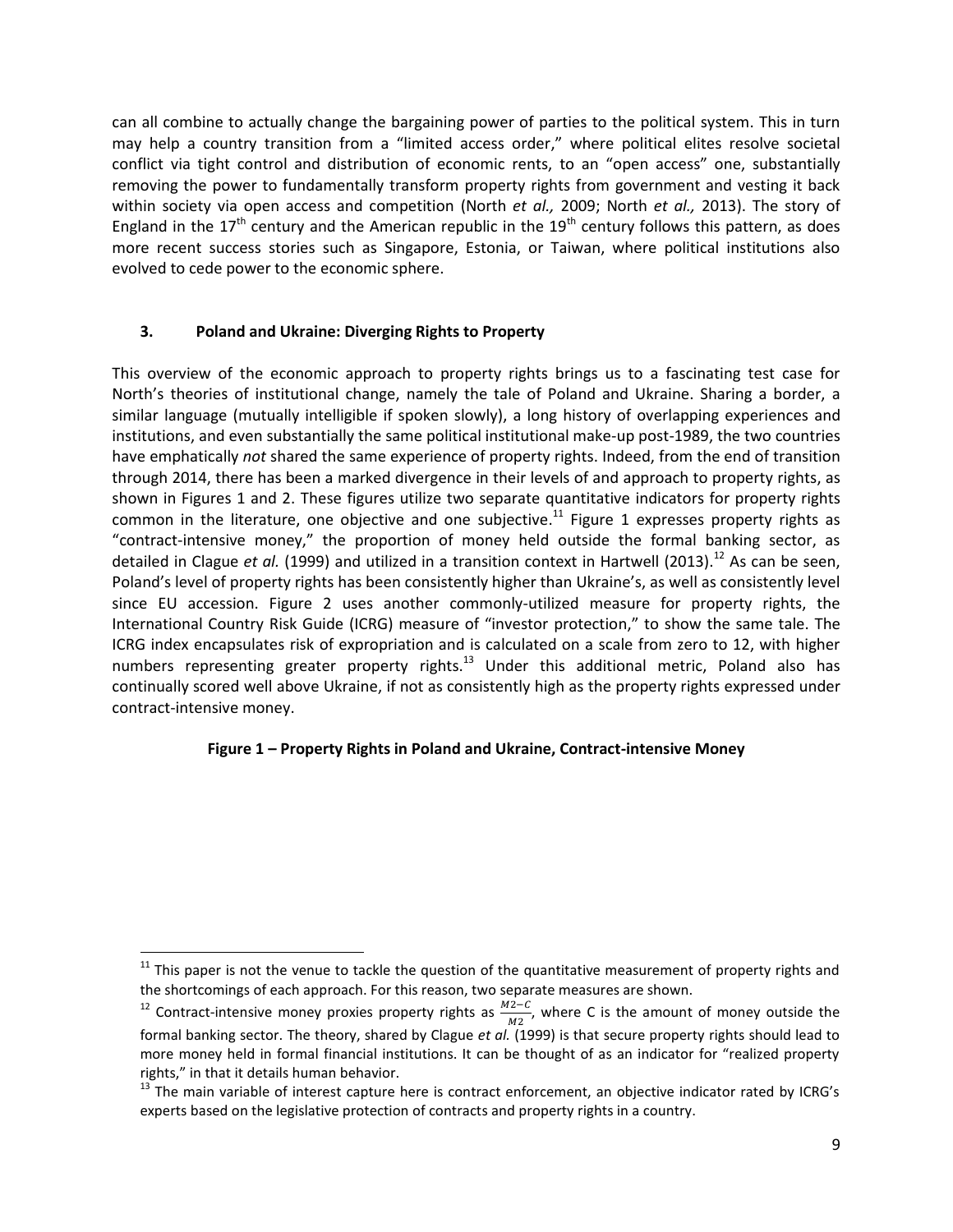

*Source:* Author's calculations from IMF and central bank data



**Figure 2 – Property Rights in Poland and Ukraine, ICRG Investor Protection Index**

*Source:* International Country Risk Guide

Given such similarities in the shared history of the two countries, this divergence may be seen as somewhat puzzling, given that is occurred quite dramatically in such a short period of time (and after a long spell under the same political and economic system). However, using North's framework as described above may help us to understand this divergence; in particular, an examination of the political "institutional matrix" (North, 1994) that each country faced over the past twenty-seven years can offer clues as to the development of this crucial economic institution. But in order to properly understand the story of property rights in these two countries, we must widen our examination of the development of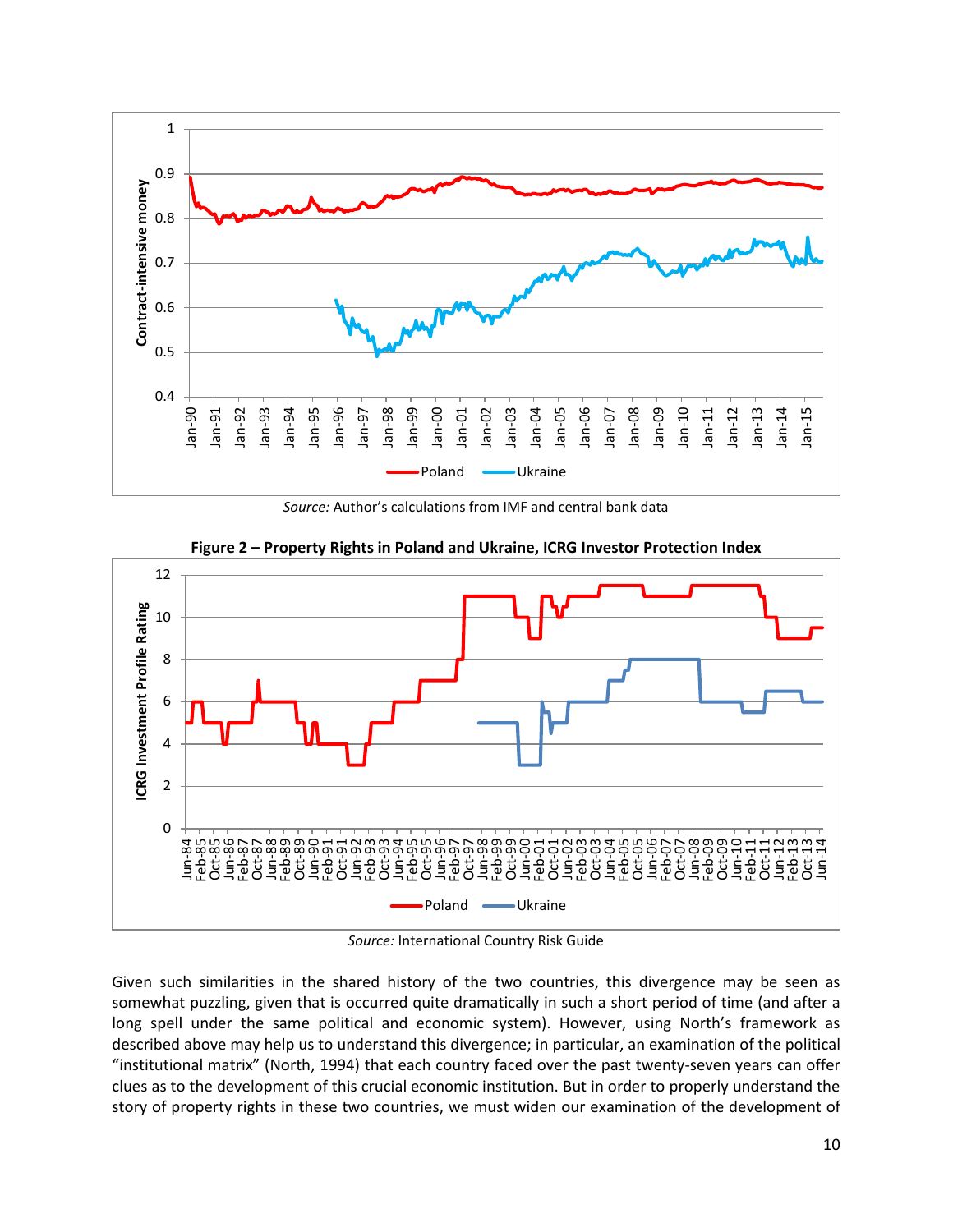political institutions beyond merely the transition era or even the communist past, and encompass instead hundreds of years of political and economic institutional changes. With a deeper appreciation of the development of political institutions and their attitude towards property rights, only then does the divergence of since 1989 make sense.

Space does not permit a retelling of the long saga of property rights in each country (see Hartwell, in press, for an in-depth examination of this history), but a few salient points stand out immediately in regards to each country. In the first instance, relative price movements did not play a major role as a motivator for institutional change in Poland and Ukraine, unless one considers the Partitions of the two countries which made land relatively scarce (or non-existent). For the most part, due to feudalism, demographics, and the geography of Poland, wages for labor remained fairly consistent over 1386 to 1795 (Allen, 2000) and land prices fell during the  $15<sup>th</sup>$  and  $16<sup>th</sup>$  centuries due to improved contracting institutions (Guzowski, 2013). Indeed, the only point where a major relative price shift can be seen is in relation to the closing of the Ukrainian frontier to Polish nobles after the Cossack rebellion of 1654. Whereas land remained relatively abundant in Poland for its entire history, it was commonplace for Polish nobility to migrate to the Ukrainian frontier lands of Volhynia if they were dissatisfied with the political governance in the Commonwealth. The inability to migrate after Ukraine attained a modicum of independence meant that these unsatisfied nobles stayed in the country, and thereby voiced their frustrations within the prevailing institutional structure, somewhat paralyzing it due to the principle of unanimity needed in the legislature (Heinberg, 1926). Apart from this shift in the relative "price" of land (through diminution of its supply), there were few large-scale relative price movements in Poland or Ukraine over the past 600 years.

Much more important, as the Douglass North of the 1980s onward would have predicted, was the structure of the political system in each country and the incentives that the rulers of Poland and Ukraine faced in regards to instituting broad-based property rights. Starting with Poland, we can see that the diffusion of power (especially regarding the oversight of property rights) was a cornerstone of the Polish political system during the height of the Polish-Lithuanian Commonwealth. In particular, the presence of the nobility (the *szlachta*) established a precedent of protection of property from expropriation, as King Jagiełło, needing the military services of the nobility, was forced to pledge in 1422 "not to confiscate property of a member of the szlachta without prior judicial determination, thus establishing a right to private property" (Brzezinski, 1991:53). While the nobility was determined to preserve their own rights, the competition between the *szlachta* in the Parliament (the *Sejm*) and the King meant that selforganized contracting institutions began to arise, with "Poland-Lithuania's long tradition of decentralized, local control" (Murphy 2012: 388) ensuring healthy competition of such property rights arrangements. Utilizing sanctions such as a community responsibility system, which imposed damages on individuals if they violated property rights in an inter-community (-town or –village) transaction, the local institutions allowed for property rights protection to become tangible (Greif, 2006). And the development of the judiciary as an "independent, inter-provincial legal system" (Brzezinski, 1991:56) created legitimacy that enforcement would be impartial and mostly free of political interference. As Guzowski (2014) shows, these local-level enforcement mechanisms and their implementing institutions (such as village courts) became an effective means for securing transactions, and these small-scale contracting and protection institutions in Poland were, unlike England around the same time, driven from below rather than from above by the gentry. The sum total of these innovations meant that as early as 1348, "a peasant… had full rights of ownership of movable property, and in some cases he could buy, sell, and bequeath land" (Kamiński, 1975:267).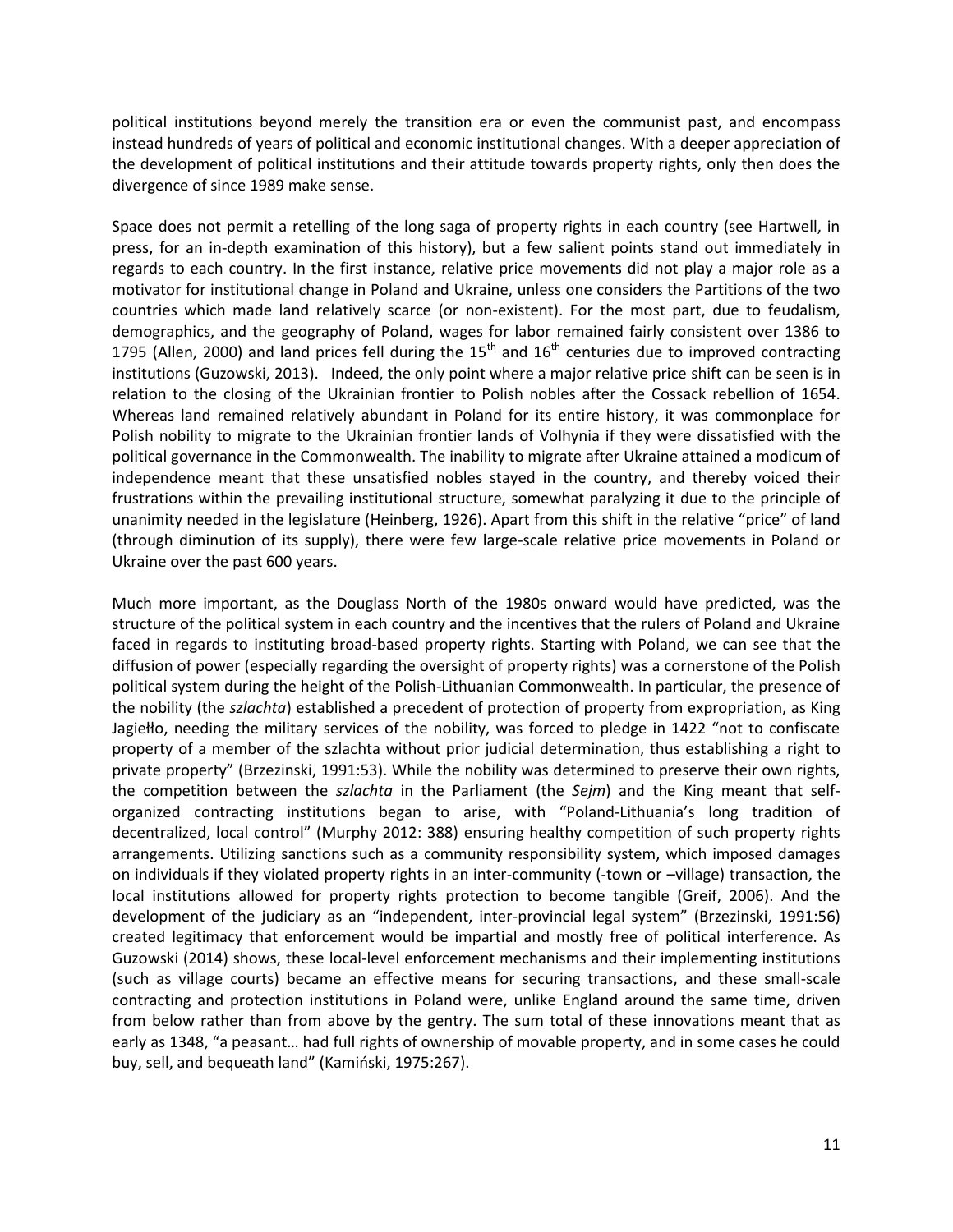The balance of power in Poland began to tip in the  $17<sup>th</sup>$  century, however, as a continuous series of wars against Russia, Sweden, and others, threatened property rights at both the local and central level. In a grand bargain, the King was increasingly reliant on the *szlachta* to finance military adventures, which meant the *szlachta* were given a relatively free hand "to gradually expropriate rights from the peasants" (Grief, 2007:24). Mainly this was conducted via the re-enserfment of peasants, but the expansion of private towns over this time frame also allowed the *szlachta* to control the urban landscape, as well as the rural. The cooperation extracted from the King by the *szlachta* continued to alter the calculus of the benefit of broad-based property rights for the nobility, delaying them even further. The concomitant decline in Poland over this period, weakened by conflict, made it ripe for external takeover, culminating in the three Partitions of 1772, 1793, and 1795.

The Partitions made a difference in reinforcing the decentralized nature of property rights, mainly by setting up such rights as a form of protest to the occupying powers that be; with no home-grown rents to be captured and no power to oversee the country politically, Poles were free to agitate in favor of reduced uncertainty rather than sovereign power. Economic property rights, built around a shared national identity for a country that no longer existed and cared for by the individual rather than the state, helped to resist occupation and provide some continuity with the past. Of course, the Partition of the country amongst the Russian, Prussian, and Austro-Hungarian Empires also meant that formal property rights were exogenously created, determined in Vienna, St. Petersburg, and Berlin. Each Partition had its own, different approach to the political granting of such rights:

- The Austro-Hungarian portion of the Partition, in Galicia, remained more liberal towards property rights protection than elsewhere in partitioned Poland, backing Polish tradition with a rule of law secured by Austrian force of arms (Kuninski, 1997).
- The Prussian administration, on the other hand, observed legal property rights for Poles in the early years of the Partition, but the continuous increase in the number of Poles soon led to the creation of a Settlement Commission to purchase Polish land for German settlers; ironically, this approach ended up restricting the turnover of land transactions in the German-occupied lands, as Polish landowners created a boycott of sales to the Commission, in order to keep the lands in Polish hands (Eddie, 2004). This resistance in turn then led to more draconian measures, including restricting any rights of sale to blood relatives, creating a series of permits to keep new building restricted via bureaucratic means, and in 1908 authorization for outright expropriation of 70,000 hectares of land (Kaczmarczyk, 1945).
- Finally, in the Russian partition, property rights were highly restricted, although, as Murphy (2011) noted, Russia's move towards centralization meant placating and assimilating the nobility, and in order to do this their property rights needed to be upheld (Murphy also notes that in a battle between noble property rights and town autonomy, property rights won the day, with the practice of town ownership effectively ended by 1867). At the other end of the class ladder, and in another political ploy to win back the peasantry after the 1863 Uprising, peasants were also given full property rights to their land via an emancipation decree in 1864, hoping to pacify the large peasant population of the Lands of the Vistula (Wandycz, 1974).

The legacy of the Partitions, as well as global acceptance of socialist tenets in the late  $19<sup>th</sup>$  century, weighed heavily on property rights in the newly independent Poland after the First World War, as the government began a comprehensive land reform process as early as 1919 (implemented beginning in July 1920), in an effort to minimize social conflict regarding the concentration of large-sized land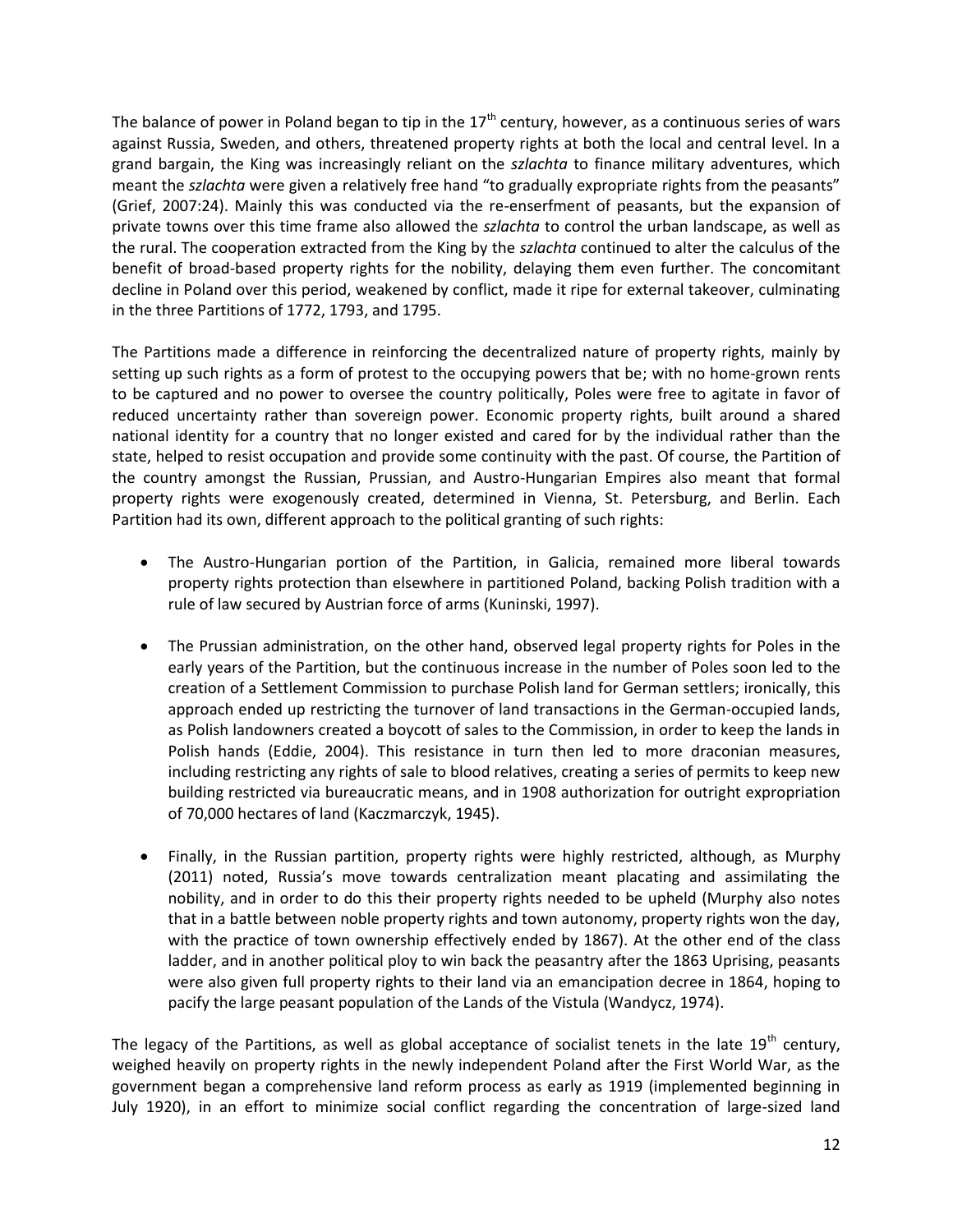holdings (Pronin, 1949).<sup>14</sup> The land reform limited property ownership, capping the maximum holding size of any one piece of land at 300 hectares in the eastern provinces, while industrial areas had maxima set between 60 and 180 hectares (Zawojska, 2004). Additional reforms were introduced in 1925 and 1927 which somewhat relaxed these restrictions, increasing the maximum size of allowable holdings; however, these changes were accompanied by a requirement for "the distribution of a minimum of 500,000 acres annually over a period of ten years" (Pronin, 1949:136), threats to owners of compulsory expropriation if they did not sell, and compensation regulations that limited sales prices to 50 percent of its market value (Zawojska, 2004).

The destruction of the Second World War led directly to the Soviet installment of a Communist government, which quickly rendered the concept of property rights traitorous for the Polish mind. The application of such Marxist ideology to Poland meant the Soviets extending the very same "agrarian reform" that they had carried out between 1939 and 1941 in the eastern portions of the country (now parts of Soviet Belarus and Ukraine) to the rest of Poland, resulting in deportations, executions, arrests, and, mildest of all, confiscation (Pronin, 1949). As with the earlier, pre-War regulations, maximum landholdings were set and land was redistributed from large landowners to smaller ones, with some large (formerly German) estates remaining intact to be used by state agricultural enterprises (Zawojska, 2004). Throughout the entire economy, private ownership was denigrated in favor of state-owned and collective enterprises, "subject to centralized, complex, and highly politicized control" (Wellisz and Iwanek, 1993:345). Property in the Polish People's Republic became a matter of property for the "state," where only the government had the right of exclusion, although a fruitful literature sprang up trying to explain the property rights that were held on the factory floor by managers under socialism (Furubotn and Pejovich, 1972).

Given the direct opposition of communist ideology and the machines of government to property rights, it wasn't until the mid-1980s, after decades of stagnation, that popular and elite attitudes towards broad-based private ownership had begun to turn favorable (Tarkowski, 1990). One of the major factors for this informal change was the emergence of additional informal institutions as rivals to the communist monopoly, a challenge which helped to lessen the bargaining power of the formal political institutions which were inimical to these rights. In particular, Solidarity, an indigenous movement of workers opposed to a system supposedly devised for workers, agitated for smaller-scale property rights linked to the factors of production, creating a credible counter-institution to the Party.<sup>15</sup> Aided by the Catholic Church, itself concerned with winning back its own rights of property, these two social movements were to coalesce informal institutions against communism and, at the same time, created a safe space for a debate on property rights. With the fall of the communist government in free and fair elections in 1989, the stage was set for a massive *formal* shift in favor of legalization of property rights, but the groundwork had already been laid informally. Thus, the challenge for Poland's transition would be to secure the benefits of property rights but avoid the difficulties seen during the years of the Commonwealth and in the Second Republic, where unconstrained executives at various levels had the ability to threaten these rights.

It appeared that Poland solved this conundrum at an early stage by removing the government as much as possible from commerce. The basis for property rights in post-communist Poland began as part and

 $\overline{a}$ 

 $14$  A hint as to the importance that the new Republic would place on property rights can perhaps be found in the fact that 98 Articles of the Constitution occurred before property rights were mentioned.

 $15$  A detailed retelling of the Solidarity saga is far beyond the scope of this paper, but its emergence neatly fits North's belief in informal institutions restraining revolutionary formal or legal ones.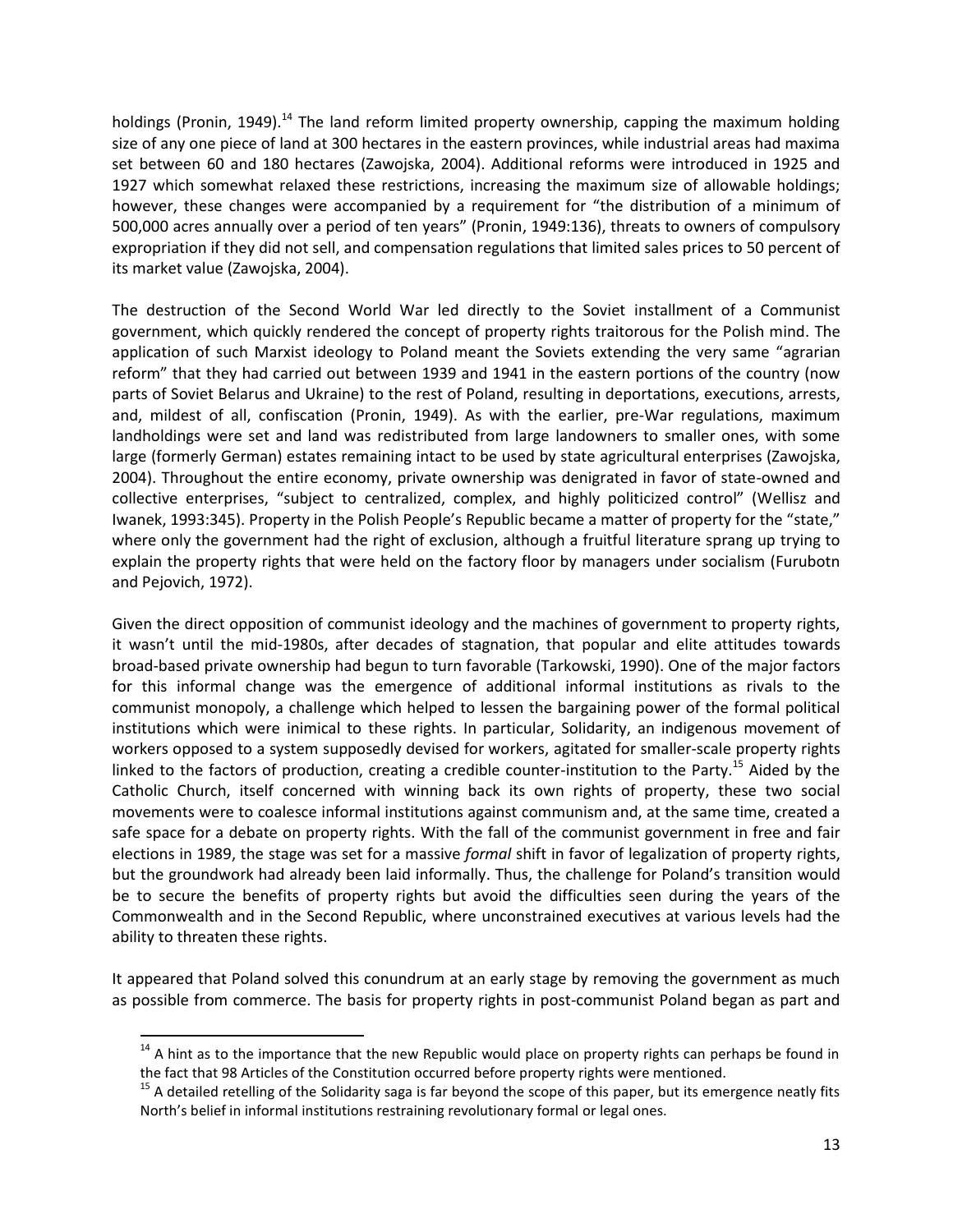parcel of the economic transition even before the political transition began, with the passage of the Economic Activity Act in December 1988 putting private sector firms on "firmer legal footing," guaranteeing equal legal treatment of all forms of ownership, setting the basis for privatizing state assets, and, most importantly, enshrining the concept that "everything not explicitly prohibited is permitted" (Slay 2014:78). These early moves in institutional reform were accompanied by building supporting institutions, most notably a judicial system that was fiercely independent of the government, as codified in the 1997 Constitution, which removed the *Sejm's* ability to override the decisions of the Constitutional Tribunal (Schwartz 1998).

The experience of Poland gives ample evidence for North's framework of property rights, as expansion of legal property rights came in response to a perceived gain on the part of the ruling elite, whether they were Polish or foreign, *vis a vis* the rest of society. In fact, constitutionalism was for the most part a small factor in property rights, as the Constitutions that Poland enacted over its history reflected the underlying balance of power rather than providing the ability to constrain executives on their own. As Grief (2007:42) noted in a different context, the "constitutional institutions benefitting the elite can be socially harmful exactly because they are 'good' at fostering intra-elite cooperation;" in the Polish case, only the Constitution of 1791 protected the rights garnered by the *szlachta* in Article II and pledged to "preserve sacred and intact the rights to personal security, to personal liberty, and to property, landed and movable." Coming as it did on the heels of one Partition and facing two more, the 1791 Constitution more expressed hope than reality. The Constitution of 1921 in Article 99 claimed that private property was "one of the most important bases of social organization and legal order," but Piłsudski's military coup and the 1935 Constitution placed "social solidarity" as a priority over individual rights. With the Soviet takeover and the rewriting of the Polish Constitution in 1952, even the vestiges of Article 99 from earlier Constitutions were removed, including any mention of a right to property (Cholewinski, 1998), with "social justice" instead inserted as the guiding principle of the People's Republic. It wasn't until the new Constitution in 1997 that the already-existing acceptance of property rights was codified, a fact that solidified the development of supporting institutions.

In contrast to Poland, Ukraine never cultivated a diffusion of political power; the history of Ukraine from the  $12<sup>th</sup>$  century on is one of continued centralization of power in the hands of the executive, whether Ukrainian or foreign, leading to lack of political competition and a manifest removal of veto points in the determination of property rights. The rule of Yarolsav the Wise in the Kievan Rus' era is associated with the first codification of law in eastern Slavdom (the *Rus'ka Pravda*), seen in retrospect as the high point of both political competition and property rights in Ukrainian lands (Blum, 1964). But with the Mongol invasion and the gradual absorption of modern-day Ukraine into the Polish-Lithuanian Commonwealth from the  $14<sup>th</sup>$  century onward, the political competition that existed under the Rus' disappeared suddenly. In particular, the adhesion of Ukrainian lands to the Commonwealth meant that Poland extended its own estate system of rigid socio-economic stratification amongst classes (nobility, burghers, and peasants); but where Poland may have used this system to create a balance of power, with a myriad of interests struggling to retain political power (thus ensuring that property rights were always at the top of the agenda), no such reality was extended to the lands of Ukraine. Indeed, the Ukrainian lands of Volhynia were mostly treated as occupied territory rather than incorporated as new administrative divisions of Poland. Thus, indigenous nobility was on its way to assimilation into the Polish-Lithuanian structures but remained treated as second-class citizens (Magocsi 2010), meaning the lack of an effective veto point for property in Ukraine.

With a series of rebellions in the early 1600s underscoring the growing power of the frontier-land dwelling Cossacks and their popularity amongst the peasantry, the major Cossack rebellion of 1648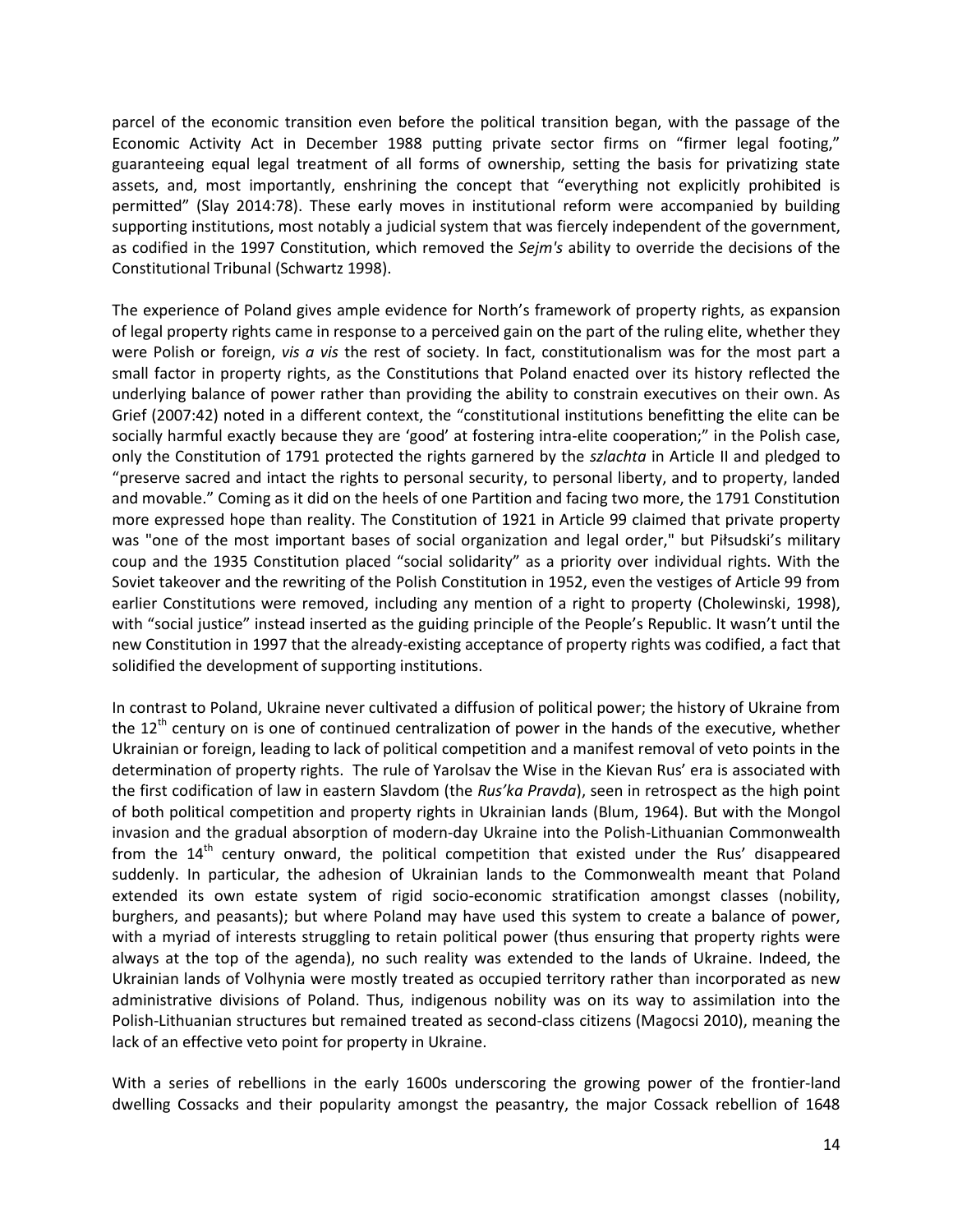upended the Polish control of the estate system and threatened the largest Ukrainian land-owners who *de facto* ruled over the Ukrainian lands (Kamiński, 1977). In the short-term, the Cossack rebellion was seen as a victory for property rights across the whole spectrum of society, as they immediately restored the rights of land transfer to the peasantry and removed the labor obligations that had been imposed (Subtelny, 2009). But in reality, the establishment of the Cossack Hetmanate merely swapped out one set of elites for another, changing the ownership of the state monopoly but effecting little change in the political structure. In fact, the Cossack leadership was able to arbitrarily grant estates to Cossack noblemen as a reward for faithful service, as well as to codify various rights of inheritance of property (Myronenko, 2013).

Moreover, the Cossack rebellion succeeded through assistance from the Russian Empire, a deal which was to have long-term consequences for property rights in the country: absorption by the Russian Empire after the Treaty of Pereyaslav and the *de facto* split of Ukrainian lands after 1667 led to a steady loss of property rights across every class in the new Ukraine. Indeed, the new Russian administration wholeheartedly supported the Cossack nobility's moves to circumscribe the property rights of the peasantry (Subtelny, 2009), including the reforms of 1786, where the Cossack hierarchy defined perpetual grants to land and blocked off large swathes of Ukrainian estates from ever being disposed of. Throughout the  $19<sup>th</sup>$  century, the Tsar also used property rights as a way to buy-off incipient political opposition, as the abolition of serfdom in 1861 was used to buy the loyalty of the peasantry *vis a vis* the Polish nobility who still tended to dominate economically, granting more power to the peasants to counterbalance the enemies of the Tsar (Volin, 1943). However, as North (1979) would have predicted, the extension of property rights was tightly reined in so that competition did not arise, as Tsarist authorities emphasized the idea of "communal property rights," where land was allotted to communities rather than households (Nafziger, 2015).

A further impediment to property rights enforcement in Russian Ukraine in the 19<sup>th</sup> century was to be a consistent issue in Ukrainian history, namely the weakness of the judiciary as a supporting institution. There was little tradition in Russia of the concept of a *Rechtsstaat,* with an independent judiciary constituted to protect citizens against infringements on their property or liberties, and it was not until the Judicial Statutes of 1864 that "independent public courts, an oral adversary procedure, and the jury system" were allowed as a way to limit "the tyranny of the police" (Wortman, 2011:2). However, even this momentous change in legislation was of limited usefulness in the area of property rights, as special "peasant" (*volost*) courts were exempted from the new regulations, meaning that the vast claims of former serfs were held in these courts under different (and less transparent) procedures (Plank, 1996). For non-Russian nationalities such as Ukrainians, access to the new independent courts was even more difficult, meaning that property claims were adjudicated in a "business as usual" manner in Kyiv.

The turn of the 20<sup>th</sup> century saw the institution of a right to individual property ownership in 1906, a consequence of the revolution of 1905 in Russia. Introduced as part of the Stolpyin reforms to revitalize the agrarian sector in Russia (of which Ukraine was an integral part), the codification of property rights rolled out slowly, being first introduced by a *ukaz* from the Tsar in November 1906, confirmed in a statute four years later, and further elaborated in an additional statute in May 1911. The reforms introduced a land titling process that greatly undermined the communal property approach, shifting the Russian Empire over a period of nine years to a title-based system. In Ukraine, this meant a large change in the Left Bank of the Dnieper River, as by 1914 communal property was prevalent only in Kherson and Kharkiv (Guthier, 1979).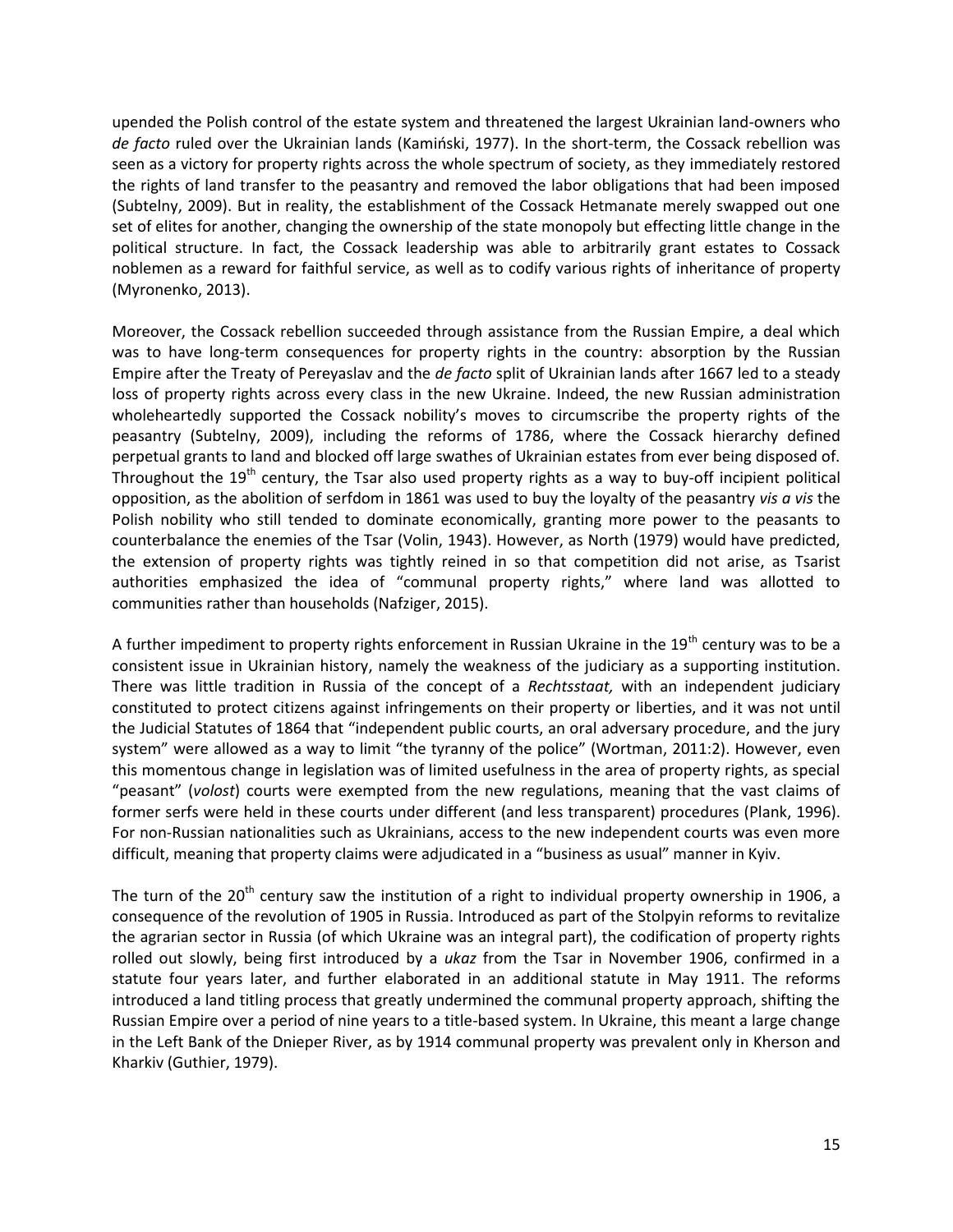Unfortunately, the arrival of property rights in Russia only lasted for a mere eleven years, as the Bolshevik revolution of 1917 destroyed all forms of private property and reverted Ukraine (and the rest of the Soviet Union) to communal property. With the Holodomor and the following Great Terror and purges of the population, private property in the Ukrainian SSR was driven far into the underground, with any small-scale private enterprise in the 1930s punishable by death or deportation. And despite the re-acceptance of some private ownership during the Second World War and in the months immediately following (Hessler, 1998), the tightening of Stalinist policies, in tandem with the expansion of communism throughout Central and Eastern Europe, meant that both large-scale formal and smallscale economic property rights had indeed been eradicated in Ukraine. The Soviets were able to complete collectivization by 1951, with nearly all of the region's 1.5 million peasants concentrated on 7,000 collective farms (Subtelny, 2009). It was only at the upper echelons of the Party that anything resembling property rights based on personal interest existed, where the rights of the *nomenklatura*  allowed them to maximize their rents at the expense of the property and liberties rest of the country (Winiecki, 1990).

The fact that Ukraine was actually a part of the administrative apparatus of the Soviet Union, and with a twenty-five-year head start on Poland in implementing communism, also meant that Ukraine had much less experience with economic or informal property rights and contracting. However, the gradual thawing of economic control in the 1980s weakened Moscow's control of the economy and brought a measure of political decentralization. Informal institutions rushed to fill the void left by the retreat of the Communist Party throughout the Soviet Union; in particular, with knowledge that the system was to change but no sense of its timing, firms and especially collective farms were able to use informal contracts to create deals in anticipation of a restitution of full property rights (Mathijs and Swinnen, 1998). But the longer it took towards a dramatic reform by the elites, the more the informal contracting arrangements became entrenched in Ukraine and elsewhere throughout the Union.

The dissolution of the Soviet Union and Ukraine's independence in late 1991 should have provided the political impetus for economic reform, but unfortunately, the history of modern Ukraine has been one of a consistent link with history in regards to political centralization. Much as Poland showed that centralization of power did not necessarily mean the executive (as power became centralized in the nobility), the same occurred with Ukraine in the post-communist era; power remained centralized in the parliament (the *Verkhovna Rada*), which remained a bastion of Communists opposed to reform until 1994, as new President Leonid Kravchuk declined to dissolve the Rada and hold new elections. Without a "political equilibrium of interests," as North *et al.* (2009) termed it, and concentration of powers in one institution, Ukraine continued to see the control of rents predominate decision-making to the exclusion of broader-based property rights reform. This reality led to a delay of institution-building just at the moment it was needed most, with the Communist-dominated Rada creating new legislation clarifying types of land ownership and laying out a framework for privatizing land (both from 1992) which did not depart dramatically from the Soviet or Russian model (in particular by focusing on Tsaristera "communal rights").

This hesitancy against a quick move to broad-based property rights continued in the creation of Ukraine's new Constitution, with "the drafters intend[ing] to give the Constitution some rigidity… by additions restricting forms of property and human rights" (Ludwikowski, 1996:90). Early drafts of the Constitution from 1992 noted that "the exercise of the right of ownership must not contradict the interests of society as a whole or of individual natural persons and legal entities," while additional drafts in 1993 not only retained these provisions but also envisioned additional administrative mechanisms consistent with limited property rights; as Ludwikowski (1993:183) noted, the retention of special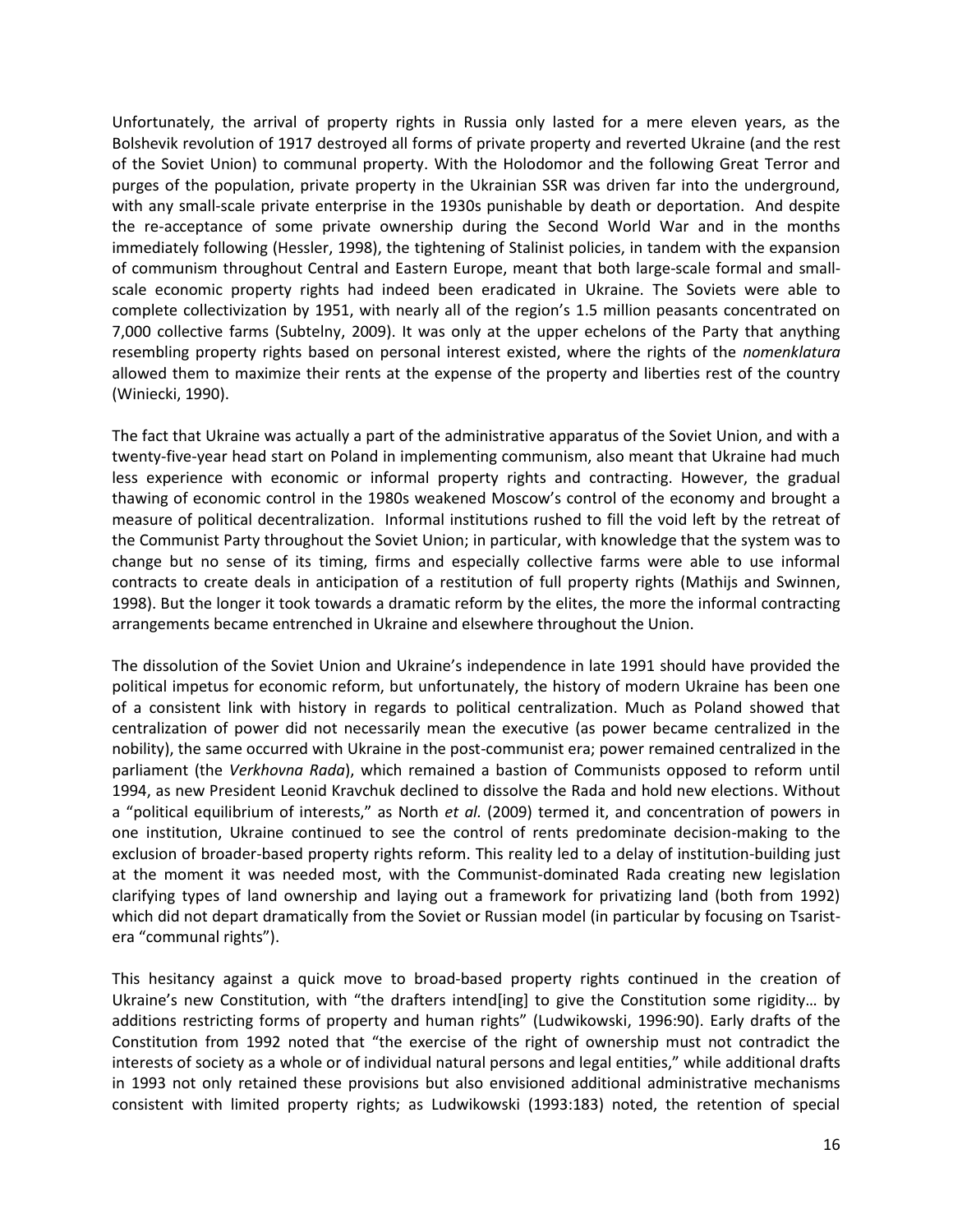economic courts, "confirms that the drafters still anticipate that the state will administer a vast area of public property." Article 41 of the final Constitution in 1996 eliminated the most egregious references to socialism, but, although the Article begins with the assertion that "everyone shall have the right to own, use, or dispose of his property and the results of his intellectual or creative activities," the rest of the Article and elsewhere in the Constitution contains caveats, exclusions, and, most importantly, the threat of revocation.

The constriction of the right to private property in Ukraine has been encapsulated most thoroughly in the treatment of rural and agricultural land, where there may have been a theoretical right to property but legislative obstacles and constraints made the exercise of this right nearly impossible. The most egregious restriction placed on property was a (at first) six-year moratorium on land sales enacted in 1992 (Krasnozhon, 2011). The land sale moratorium was structured to prohibit a farmer trading or selling any land that was deemed "arable" under the Code, with the sale and purchase or transfer of privately-owned land explicitly prohibited if used for commercial agricultural production or individual farming activity. Not only did this restriction remove the incentive for landowners to improve the land, much less the ability to transfer it, it also made Ukrainian farmers incredibly disadvantaged *vis a vis*  larger (and sometimes politically-connected) agricultural concerns. Instead of a land market, Ukrainian farmers saw "land grabs" carried out under fraudulent means but with the full complicity of Ukrainian politicians (Visser and Spoor, 2011). Thus, farmers were simultaneously denied their full complement of property rights while corruption could render these rights useless at any time. This land sale moratorium, touted as temporary, was still in place at the time of this writing.

The shift in political centralization in Ukraine shifted from 1994 to 2005, as President Leonid Kuchma was able to aggrandize power in his own hands during his two presidential terms. While Ukraine underwent a long-delayed macroeconomic stabilization, the shift of power did not create a balance, and instead property rights continued to suffer (as shown in Figure 1 and 2). Only the brief interruption of the "Orange Revolution" from 2005 to 2009 slowed the tide of centralization in the executive, but moves by new President Yushchenko actually handicapped the forces of Westernization, as he acquiesced to transferring the executive power obtained by Kuchma back to the Rada as part of a Constitutional bargain. The election of President Viktor Yanukovych in 2010 reversed this bargain and instead resulted in a wholesale transfer of property rights from society and even the state to the executive. Yanukovych utilized the powers of his office to directly expropriate businesses and threaten property rights, "usurp[ing] all power, accumulate[ing] gargantuan resources via corruption schemes, destroy[ing] the court system, encroach[ing] thoroughly on civil liberties and violat[ing] human rights" (Riabchuk and Lushnycky, 2015:48)

More egregiously, Yanukovych bypassed the state mechanism to favor political insiders, nicknamed "the Family" and consisting of political insiders from the Donbas. As North (1979:256) predicted, where powerful interests can compete politically, "the ruler will avoid offending powerful constituents. If the wealth or income of groups with close access to alternative rulers is adversely affected by property rights, the ruler will be threatened. Accordingly, he will agree to a property rights structure favorable to those groups, regardless of its effects upon efficiency." This was precisely the case in Yanukovych's Ukraine, where "the conditions necessary for this rapid concentration of wealth by those who exercised political power meant that there could be no reliable legal mechanisms to protect individual rights, including property rights" (Satter, 2014:7). The extent of official corruption under Yanukovych created great resentment in Ukrainian society, also as North predicted: "if, however, growth is destabilizing, so is no growth" (North, 1979:257). In particular, the withdrawal from the EU Association Agreement in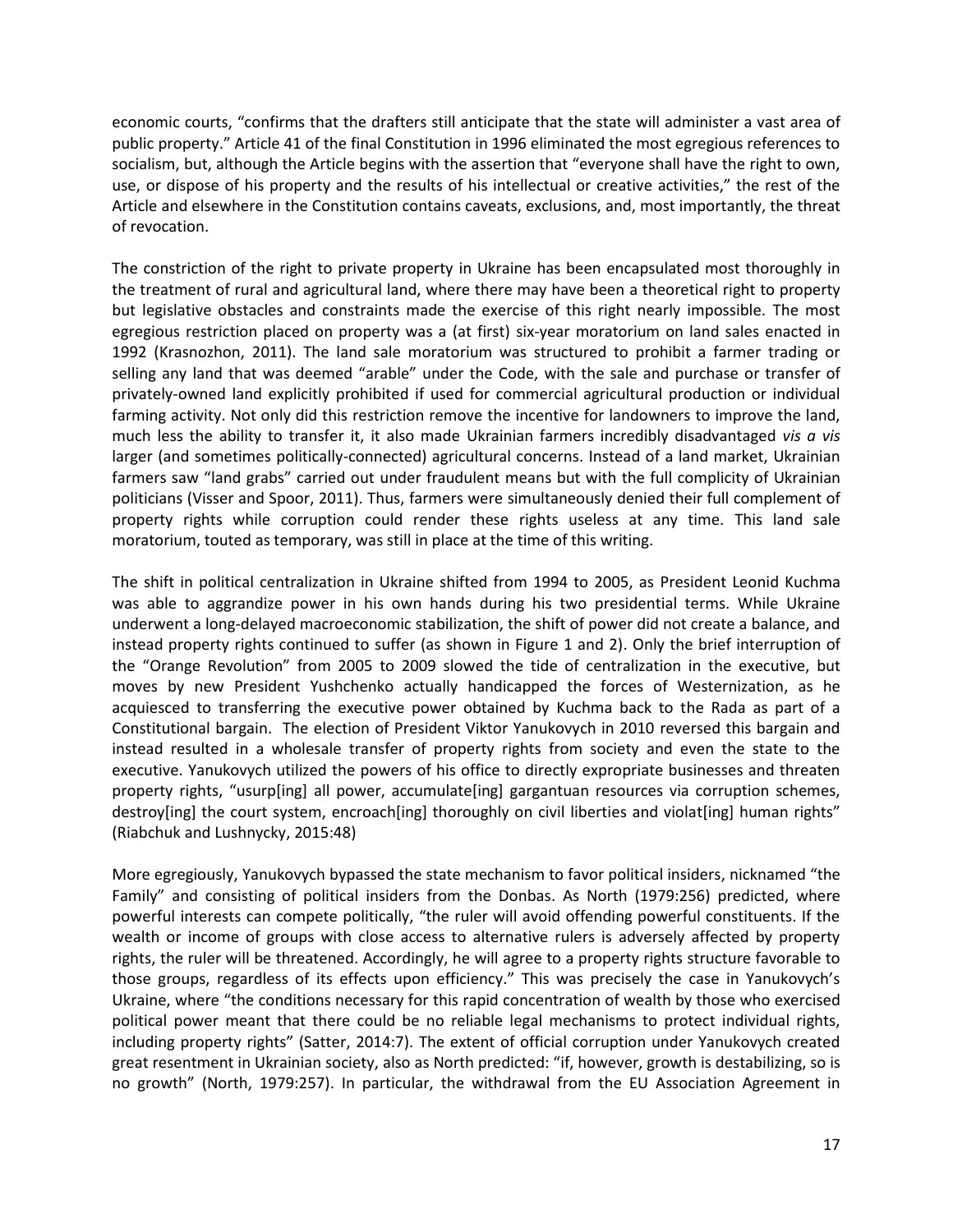November 2013 provided the impetus for demonstrations on Maidan, which eventually led to Yanukovych fleeing to a welcoming Russia in February 2014.

Unfortunately for Ukraine, the situation regarding property rights has not changed despite the Maidan revolution. Whereas there may be more competition from civil society, real diffusion of power remains difficult to envision as a reality, and property rights remain a low priority for the new government. This can be seen in the extension of the "temporary" land sale moratorium through 2017, meaning that a true market remains out of reach in agricultural land. Similarly, many of the same elites who were active prior to the revolution are once again in power, and Ukrainian oligarchs have been successful in continuing to exert pressure on the government to resist broad-based property rights. In sum, Ukraine's move towards property rights remains on hold as the political system continues to be shaken up from inside.

# **4. Conclusions**

 $\overline{\phantom{a}}$ 

This paper has examined the development of property rights in Poland and Ukraine since the Middle Ages, applying the framework developed by Douglass North over his long career to understand their determination and allocation. I have chosen to focus on property as it relates mainly to land, but there are other examples of property rights across sectors, such as the financial sector; unfortunately, space precludes a thorough examination of these issues.<sup>16</sup> Regardless, as can be seen from the analysis above, the extension of broad-based property rights in Poland came about from a gradual process of political decentralization, tempered by long periods of occupation (the Partitions and the communist era) which forced property rights into informal and small-scale channels. But while political elites during these eras removed legal property rights and attempted to maximize their own rents, societal currents continued to push for protection of property. When offered the opportunity, via the collapse of communism in the late 1980s, informal and cultural approaches to property rights once again ascended and helped to restrain the executive from unilaterally abrogating those rights.

The long history of property rights in Ukraine proves North's (1990b) maxim that there is a bias in favor of the status quo regarding institutions, but, unluckily for Ukraine, the bias was heavily against such rights. Unlike Poland, Ukraine saw a continuous centralization of political power from the mid-17<sup>th</sup> century onward, with its inclusion in the Russian Empire meaning only token advances towards property rights. Indeed, Ukraine has seen a determined resistance to property rights throughout its history from political elites, with a recurring theme of denial of land ownership or transfer to the masses and a tightly controlled regime of property rights accessible only to those elites. This has been supplemented by a demonstrable lack of supporting institutions, including the judiciary, an issue which continues to plague Ukraine even today. Simply put, with little political competition and a lack of the organizations that would support property rights, there was never an alteration of the calculus of political rulers to provide property rights on a broad scale. As every successive Ukrainian ruler believed, the risk of competition always far outweighed the benefits to be garnered from mitigating uncertainty.

Two main conclusions can be garnered from this comparative history. The first is that centralization of power, especially executive power, does not always just mean the executive, i.e. the central sovereign. Centralization of power in any one pole can lead to imbalances that then impact property rights (as noted in Markus 2015). In the case of Poland, property rights were first threatened by the centralization

 $16$  Thanks are due to an anonymous referee who suggested this point.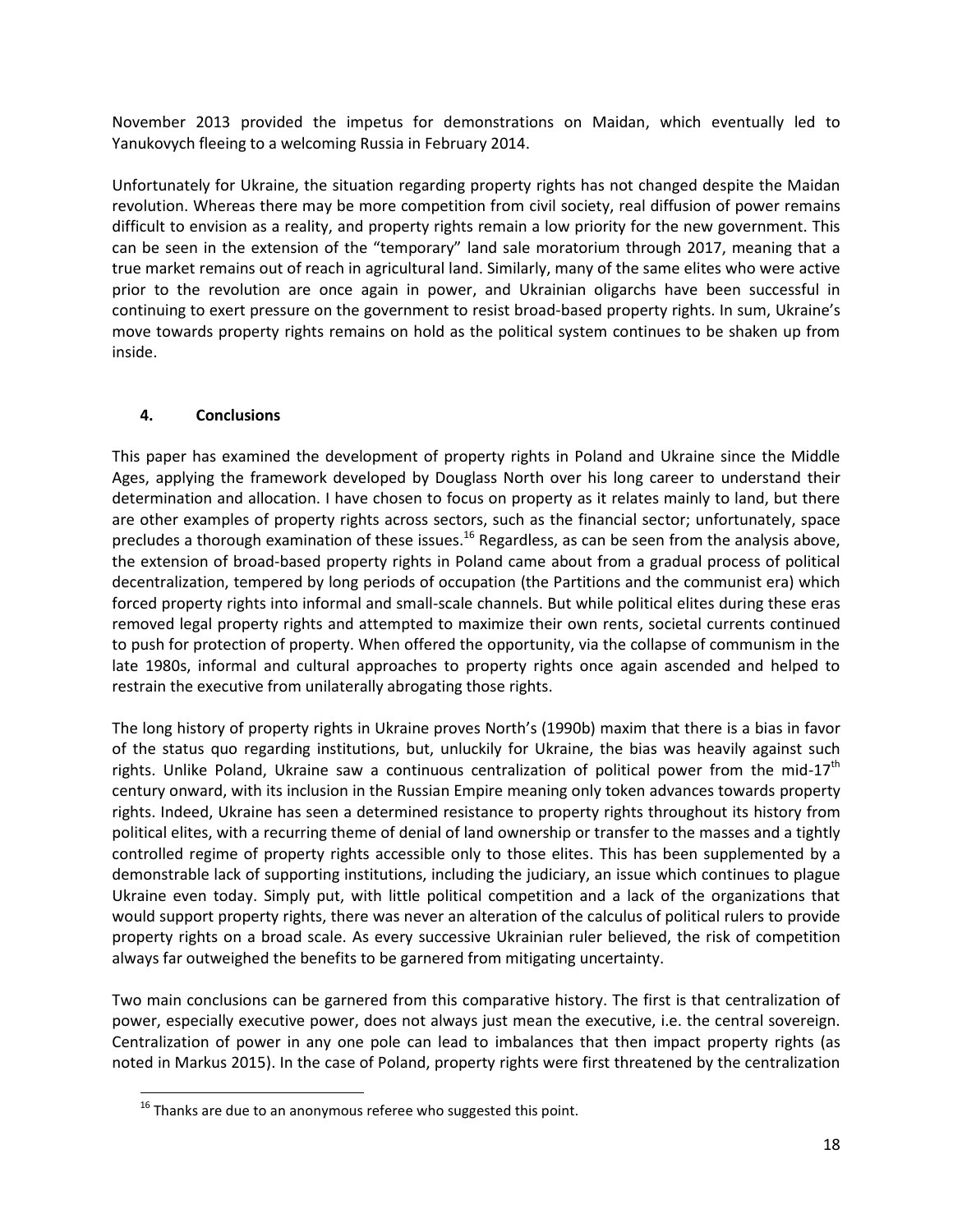of power in the nobles, not the King, which occurred after a long series of wars in the  $17<sup>th</sup>$  century. This directly led to a weakening of broad based property rights and, in turn, the Partition of Poland. Similarly, Ukraine saw centralization of power in its executive as traditionally defined, but also saw vitiated property rights due to centralized power in a far-off capital (first Warsaw, then Moscow) and then in the shifting poles of power of the President and the Rada after independence. Indeed, Ukraine even saw centralization in a non-state actor, Yanukovych's "Family," which concentrated power outside of the formal channels of government but still wreaked havoc on broader property rights.

The second, and perhaps more interesting point, consists of what can be done to resist this power. An underlying tenet of North's framework, as noted throughout this paper, is that it allows for the gradual shift of property rights protections. Recent events in Poland, including a move by the ruling party to politicize the Constitutional Court, shows that even established property rights may be tenuous in the face of concerted political opposition. In fact, the key lesson from history in both Ukraine and Poland is that diffusion of power can protect property rights, but power resists such constraints always and at all times. Thus, the protection of both legal and economic property rights is a constant struggle where those in favor of rights must be vigilant against changes in relative power distributions, as the state giveth and the state taketh away. Unfortunately, this is exactly such a condition that North himself predicted: as he said in 1979, "the creation of a state is an essential precondition for economic growth. The state, however, is the source of man-made economic decline" (North, 1979:249). I would add to this that any concentrated source of political power will do.

ACKNOWLEDGEMENTS: The author wishes to thank participants and organizers at the WINIR Symposium on Property Rights in Bristol (UK) from April 4 to 6 for their helpful comments, as well as Geoffrey Hodgson and three anonymous referees for their hard work in improving this paper.

#### **REFERENCES**

Acemoglu, D., 2003. Why not a political Coase theorem? Social conflict, commitment, and politics. *Journal of Comparative Economics*, *31*(4), pp. 620-652.

Acemoglu, D., Johnson, S., & Robinson, J.A., 2001. The Colonial Origins of Comparative Development: An Empirical Investigation. *American Economic Review*, 91(5), pp. 1369-1401.

Allen, R.C., 2000. Economic structure and agricultural productivity in Europe, 1300–1800. *European Review of Economic History*, *4*(01), pp.1-25.

Barzel, Y., 1997. *Economic analysis of property rights*. Cambridge: Cambridge University Press.

Blum, J., 1964. *Lord and Peasant in Russia*. New York: Atheneum Books.

Brzezinski, M., 1991. Constitutional Heritage and Renewal: The Case of Poland. *Virginia Law Review*, 77(1), pp. 49-112.

Charron, N., Dahlström, C., & Lapuente, V., 2012. No law without a state. *Journal of Comparative Economics*, *40*(2), pp. 176-193.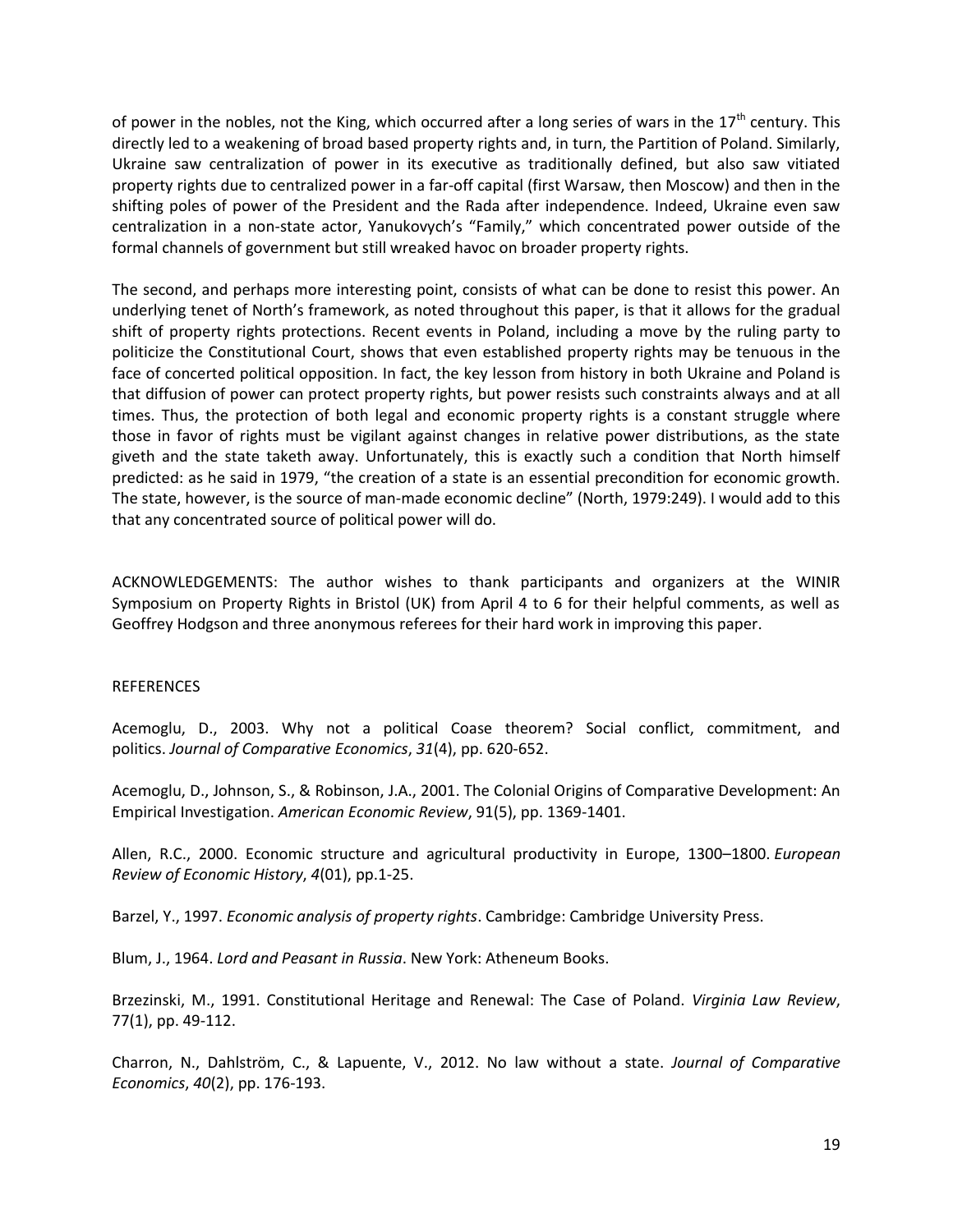Cheung, S., 1970. The structure of a contract and the theory of a non-exclusive resource. *Journal of Law and Economics, 13(1),* pp. 49-70.

Cholewinski, R., 1998. The Protection of Human Rights in the New Polish Constitution. *Fordham International Law Journal*, 22(2), pp. 236-291.

Clague, C., Keefer, P., Knack, S., & Olson, M., 1996. Property and contract rights in autocracies and democracies. *Journal of Economic Growth*, 1(2), pp. 243-276.

1999. Contract-intensive money: contract enforcement, property rights, and economic performance. *Journal of Economic Growth*, 4(2), pp. 185-211.

Cole, D.H., 2015. 'Economic property rights' as 'nonsense upon stilts': a comment on Hodgson. *Journal of Institutional Economics*, *11*(4), pp.725-730.

De Melo, M., Denizer, C., Gelb, A., & Tenev, S., 2001. Circumstance and choice: The role of initial conditions and policies in transition economies. *World Bank Economic Review*, *15(1),* pp. 1-31.

Demsetz, H., 1967. Toward a Theory of Property Rights. *American Economic Review,* 57(2), pp. 347-359.

Eddie, S. M., 2004. Ethno-nationality and property rights in land in Prussian Poland, 1886–1918. In Engerman, S.L., and Metzger, J. (eds.), Land *Rights, Ethno-nationality and Sovereignty in History.* New York: Routledge, pp. 56-86.

Furubotn, E. G., and Pejovich, S., 1972. Property Rights and Economic Theory: A Survey of Recent Literature. *Journal of Economic Literature*, 10(4), pp. 1137-62.

Greif, A., 2006. History lessons: the birth of impersonal exchange: the community responsibility system and impartial justice. *Journal of Economic Perspectives*, 20(2), pp. 221-236.

Guthier, S. L., 1979. The Popular Base of Ukrainian Nationalism in 1917.*Slavic Review*, 38(1), pp. 30-47.

Guzowski, P., 2013. The peasant land market in late medieval and early modern Poland, fifteenth and sixteenth centuries. In Béaur, G., Schofield, P.R., Chevet, P.M., and Perez-Picazo, M.T. (eds.), *Property Rights, Land Markets and Economic Growth in the European Countryside (thirteenth-twentieth Centuries).* Turnhout, Belgium: Brepols, pp. 219-237.

2014. Village court records and peasant credit in fifteenth-and sixteenth-century Poland. *Continuity and Change*, 29(1), pp. 115-142.

Hartwell, C.A., 2013. *Institutional Barriers in the Transition to Market: Explaining Performance and Divergence in Transition Economies.* Basingstoke: Palgrave Macmillan.

2016. Property Rights in Transition Countries. In Hölscher, J., and Tomann, H. (eds.), *Palgrave Dictionary of Emerging Markets and Transition Economics.* Basingstoke: Palgrave Macmillan, pp. 170-189.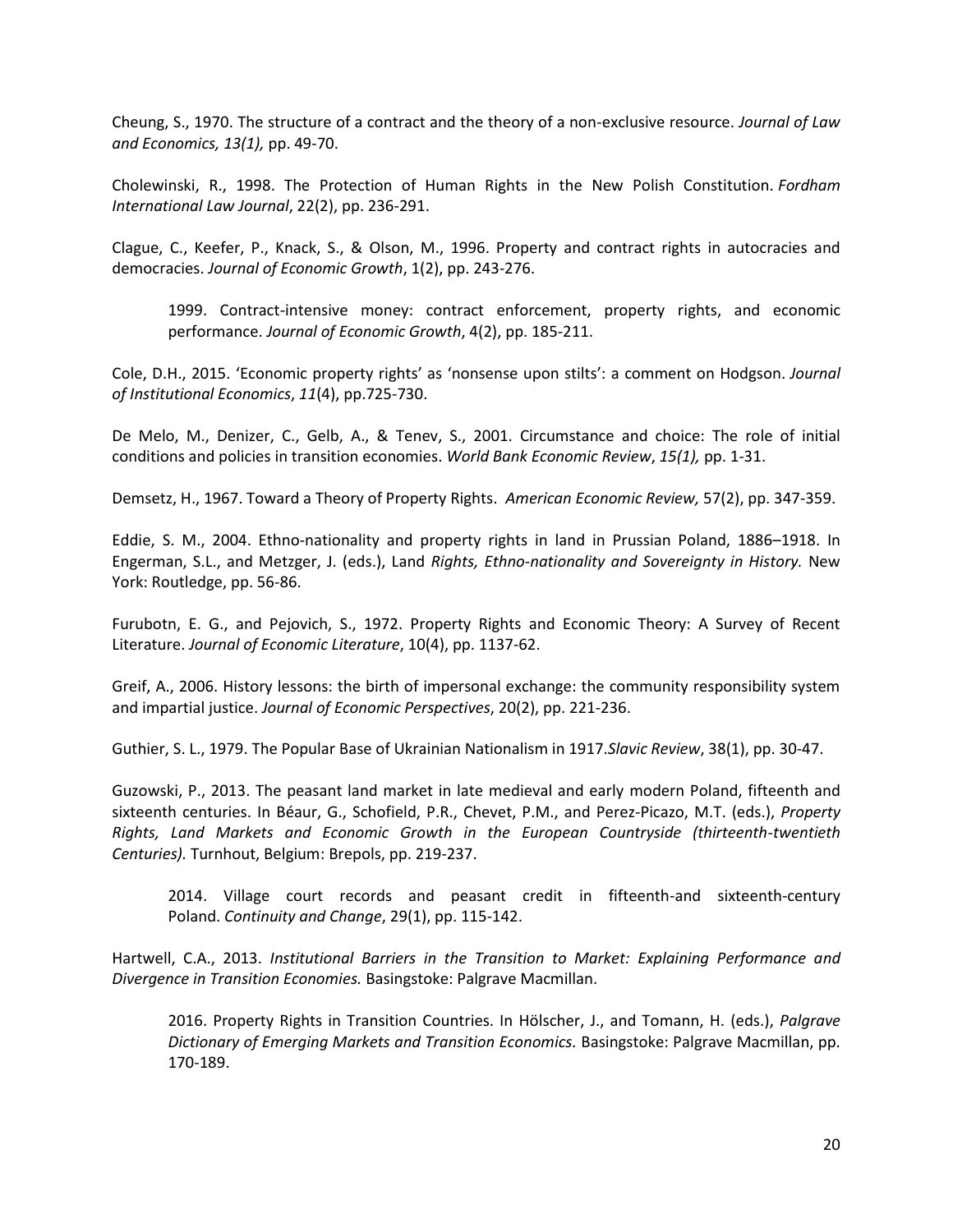in press. *Two Roads Diverge: The Transition Experience of Poland and Ukraine*. Cambridge: Cambridge University Press.

Heinberg, J. G., 1926. History of the majority principle. *American Political Science Review*, 20(1), pp. 52- 68.

Hessler, J., 1998. A postwar Perestroika? Toward a History of Private Enterprise in the USSR. *Slavic Review*, 57(3), pp. 516-542.

Hodgson, G. M., 2015a. Much of the 'economics of property rights' devalues property and legal rights. *Journal of Institutional Economics, 11(04*), pp. 683-709.

2015b. *Conceptualizing Capitalism: Institutions, Evolution, Future.* Chicago: University of Chicago Press.

Hülsmann, J. G., 2004. The *a priori* foundations of property economics. *Quarterly Journal of Austrian Economics*, *7*(4), pp. 41-68.

Kaczmarczyk, Z., 1945. *Kolonizacja niemiecka na wschód od Odry [German Colonization east of the Oder]*. Poznań: Instytut Zachodni.

Kamiński, A., 1975. Neo-Serfdom in Poland-Lithuania. *Slavic Review*, 34(2), pp. 253-268.

1977. The Cossack experiment in szlachta democracy in the Polish-Lithuanian Commonwealth: The Hadiach (Hadziacz) union. *Harvard Ukrainian Studies*, 1(2), pp. 178-197.

Krasnozhon, L.O., 2011. Property rights and farm efficiency: evidence from Ukraine. *Economic Change and Restructuring*, 44(4), pp. 279-295.

Kuninski, M., 1997. Liberalism in Poland: What is left? *Studies in East European Thought*, 49(4), pp. 241- 257.

Landes, D. S., 1999. *The wealth and poverty of nations: Why some are so rich and some so poor*. New York: WW Norton & Company.

Locke, J., [1690] 1991. *Two Treatises of Government.* Cambridge: Cambridge University Press.

Ludwikowski, R.R., 1993. Constitution making in the countries of former Soviet dominance: Current development. *Georgia Journal of International and Comparative Law*, 23(2), 1pp. 55-267.

1996. *Constitution-making in the Region of Former Soviet Dominance*. Durham, NC: Duke University Press.

Magocsi, P., 2010. *A History of Ukraine: The Land and Its Peoples*. Toronto: University of Toronto Press.

Malinowski, M. , 2015. *Freedom and Decline: Polish state formation and rye market disintegration, 1500- 1772*. University of Utrecht monograph, available at: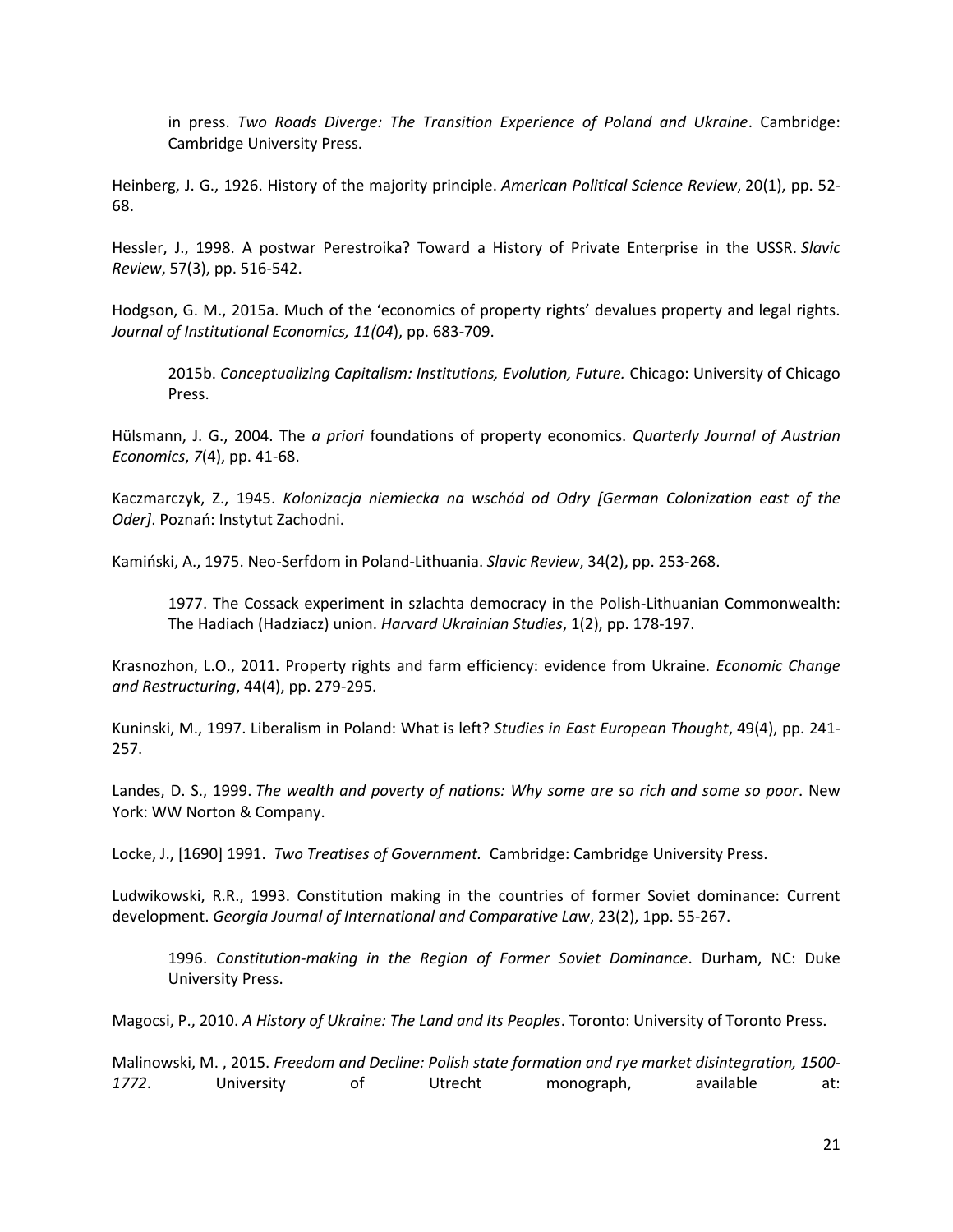https://www.academia.edu/9107881/Freedom\_and\_decline\_Polish\_state\_formation\_and\_rye\_market [disintegration\\_1500-1772.](https://www.academia.edu/9107881/Freedom_and_decline_Polish_state_formation_and_rye_market_disintegration_1500-1772)

Mantzavinos, C., North, D. C., & Shariq, S., 2004. Learning, institutions, and economic performance. *Perspectives on Politics*, *2*(01), pp. 75-84.

Markus, S., 2015. *Property, Predation, and Protection: Piranha Capitalism in Russia and Ukraine*. Cambridge: Cambridge University Press.

Mathijs, E., & Swinnen, J. F., 1998. The economics of agricultural decollectivization in East Central Europe and the former Soviet Union. *Economic Development and Cultural Change*, 47(1), pp. 1-26.

Mijiyawa, A.G., 2013. Determinants of property rights institutions: survey of literature and new evidence. *Economics of Governance,* 14(2), pp. 127-183.

Milgrom, P. R., & North, D. C., 1990. The role of institutions in the revival of trade: The law merchant, private judges, and the champagne fairs. *Economics & Politics*, *2*(1), pp. 1-23.

Murphy, C. G., 2011. *Progress without Consent: Enlightened Centralism vis-α-vis Local Self-Government*  in the Towns of East Central Europe and Russia, 1764-1840. Dissertation, Georgetown University.

2012. Burghers versus Bureaucrats: Enlightened Centralism, the Royal Towns, and the Case of the Propinacja Law in Poland-Lithuania, 1776–1793. *Slavic Review*, 71(2), pp. 385-409.

Myronenko, O., 2013. Law of the Hetmanate (Second Half of XVII-XVIII Century). *Law of Ukraine: Legal Journal*, 1, pp. 187-220.

Nafziger, S., 2015. Communal property rights and land redistributions in Late Tsarist Russia. *Economic History Review*, Early View on-line, <http://onlinelibrary.wiley.com/doi/10.1111/ehr.12167/abstract> (accessed March 4, 2016).

North, D. C., 1971. Institutional Change and Economic Growth. *Journal of Economic History*, *31(1)*, pp. 118-125.

1978. Structure and Performance: The Task of Economic History. *Journal of Economic Literature*, *16*(3), pp. 963-78.

1979. A framework for analyzing the state in economic history. *Explorations in Economic History*, *16*(3), pp. 249-259.

1981. *Structure and Change in Economic History.* New York: W.W. Norton.

1984a. Government and the Cost of Exchange in History. *The Journal of Economic History*, *44*(02), pp. 255-264.

1984b. Three Approaches to the Study of Institutions. In Colander, D. C. (Ed). *Neoclassical Political Economy: The Analysis of Rent-Seeking and DUP Activities.* Cambridge: Ballinger Publishing Company, pp. 33-40.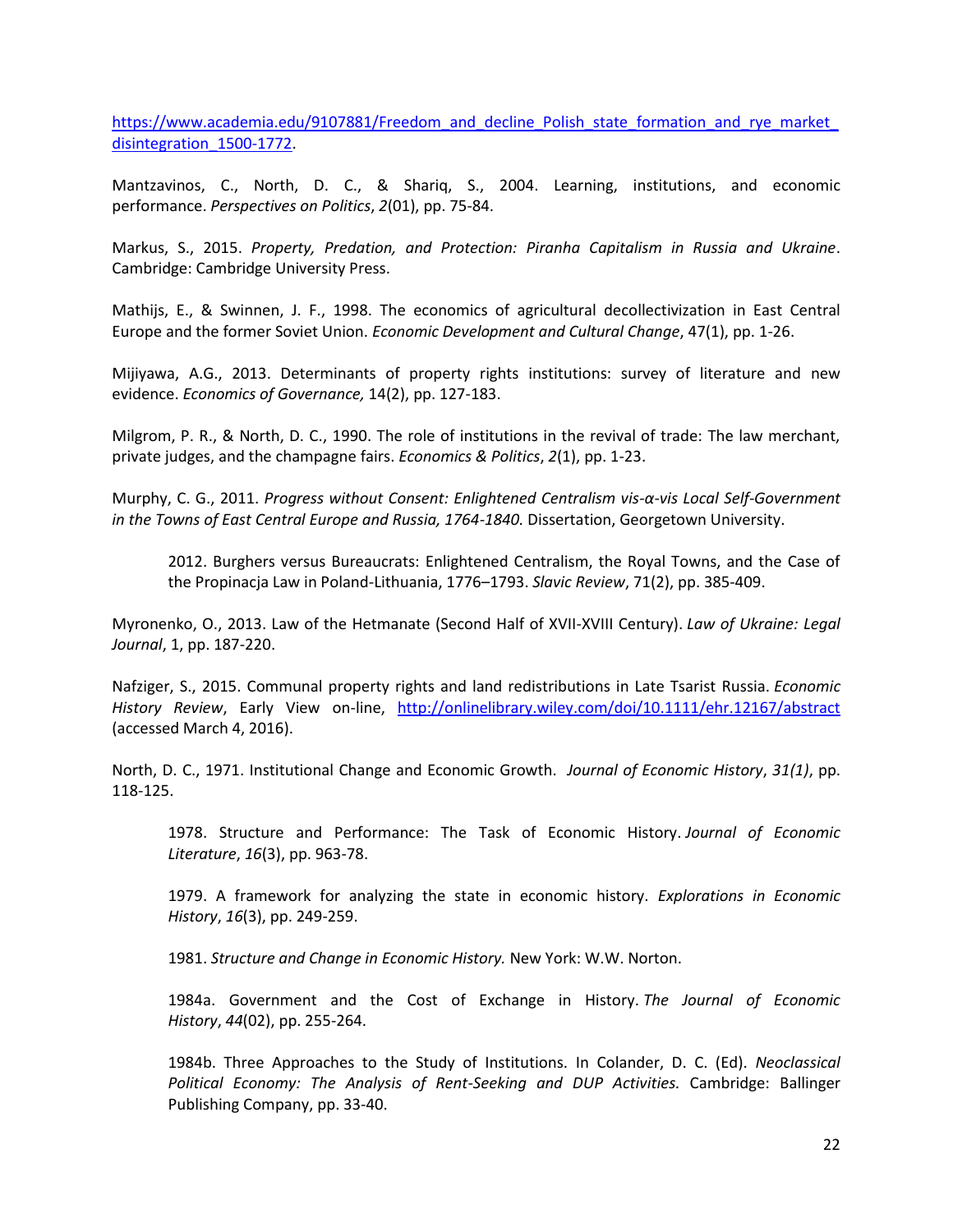1990a. A Transaction Cost Theory of Politics. *Journal of Theoretical Politics*, *2(4),* pp. 355-367.

1990b. *Institutions, Institutional Change, and Economic History.* Cambridge: Cambridge University Press.

1993a. Institutions and credible commitment. *Journal of Institutional and Theoretical Economics*, 149(1), pp. 11-23

1993b. Institutional Change: A Framework of Analysis. In Sjostrand, S-E (ed.), *Institutional Change: Theory and Empirical Findings.* New York: M.E. Sharpe, pp. 35-46.

1994. Economic performance through time. *American Economic Review*, *84*(3), pp. 359-368.

2000. Institutions and Economic Growth: A Historical Introduction. In Frieden, J.A., and Lake, D.A. (eds), *International Political Economy: Perspectives On Global Power and Wealth.* New York: Routledge, pp. 47-59.

North, D. C., & Thomas, R. P., 1970. An Economic Theory of the Growth of the Western World. *The Economic History Review*, *23*(1), pp. 1-17.

North, D. C., & Wallis, J. J., 1994. Integrating institutional change and technical change in economic history: a transaction cost approach. *Journal of Institutional and Theoretical Economics (JITE)*, *150*(4), pp. 609-624.

North, D. C., & Weingast, B. R., 1989. Constitutions and commitment: the evolution of institutions governing public choice in seventeenth-century England. *Journal of Economic History*, *49*(04), pp. 803- 832.

North, D.C., Wallis, J.J., and Weingast, B.R., 2009. *Violence and Social Orders: A Conceptual Framework for Interpreting Recorded Human History.* Cambridge: Cambridge University Press.

North, D. C., Wallis, J. J., Webb, S. B., & Weingast, B. R., 2013. *In the Shadow of Violence: Politics, Economics, and the Problems of Development.* Cambridge: Cambridge University Press.

Pronin, D. T., 1949. Land Reform in Poland: 1920-1945. *Land Economics*, 25(2), pp. 133-143.

Riabchuk, M., and Lushnycky, A.N., 2015. Ukraine's Third Attempt. In Stepanenko, V., and Pylynskyi, Y. (eds.), *Ukraine after the Euromaidan: Challenges and Hopes*. Oxford: Peter Lang, pp. 47-58.

Satter, D., 2014. How the Ukraine Crisis Arose – and Why? *Hungarian Review*, 5(3), pp. 6-9.

Schwartz, H., 1998. Eastern Europe's Constitutional Courts. *Journal of Democracy*, 9(4), pp. 100-114.

Slay, B., 2014. *The Polish Economy: Crisis, Reform, and Transformation*. Princeton, NJ: Princeton University Press.

Smith, A., [1763] 1896. *Lectures on Policy, Justice, Revenue and Arms.* Oxford: Clarendon Press.